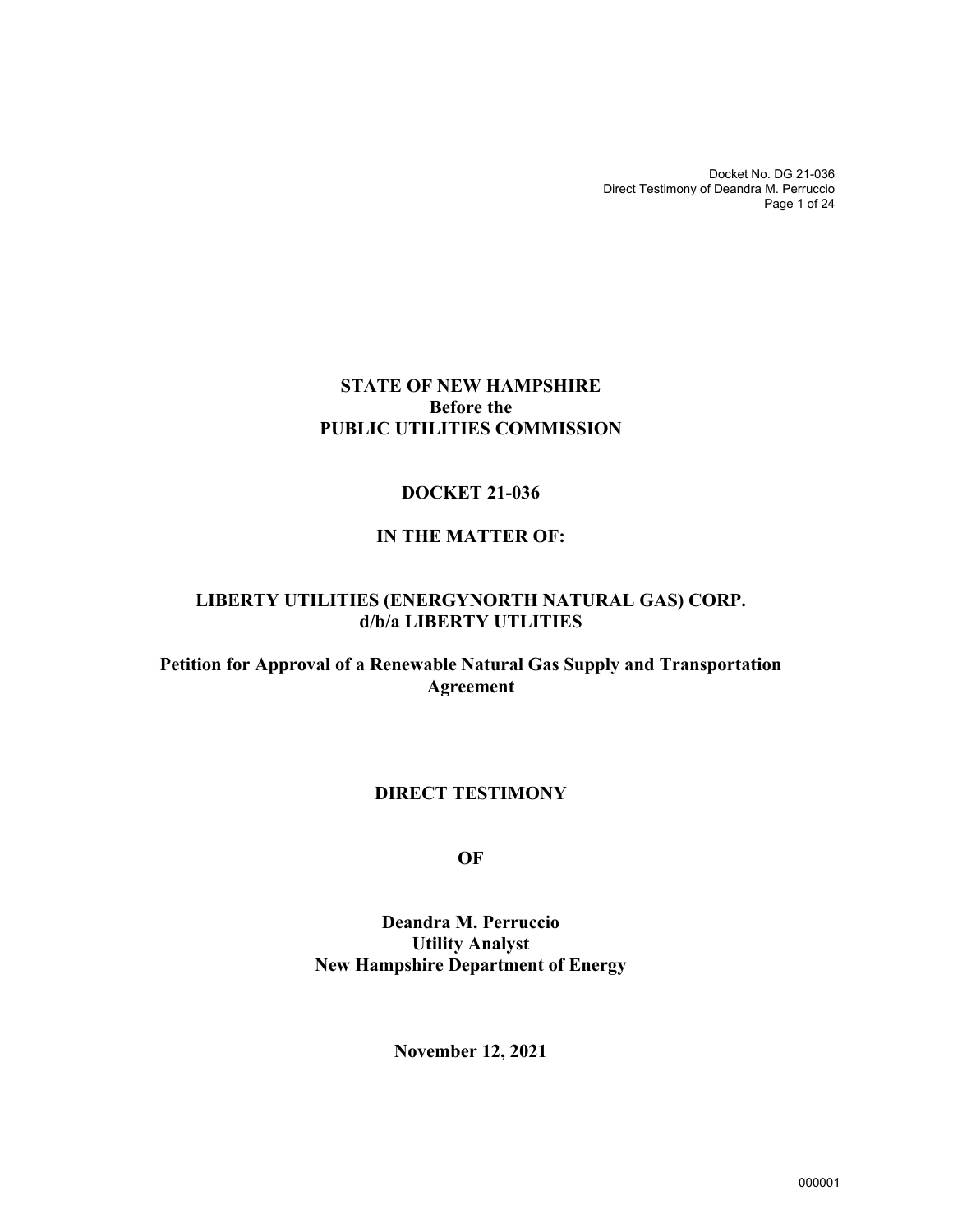## List of Attachments

| $DMP-1$ | Deandra M. Perruccio Resume                                   |
|---------|---------------------------------------------------------------|
| $DMP-2$ | Clark-Stevens Testimony and attachments filed March 4, 2021,  |
|         | Excerpts                                                      |
| $DMP-3$ | Liberty Responses to Energy DR Set 1, Excerpts                |
| DMP-4   | Liberty Responses to Energy DR Set 2, Excerpts                |
| DMP-4a  | Liberty Response to Energy DR Attachment 2-8 (excel)          |
| $DMP-5$ | Liberty Responses to Energy DR Set 3, Excerpts                |
| DMP 5a  | Liberty Response to OCA DR Attachment 2-17 (excel)            |
| $DMP-6$ | Liberty Responses to OCA DR Set 1, Excerpts                   |
| $DMP-7$ | Energy Analysis LOI using Energy DR 1-24 (excel)              |
| $DMP-8$ | Energy Analysis REC Requirements using Energy DR 1-24 (excel) |
| DMP-9   | Liberty Response to OCA DR 1-1 att. b2 (excel)                |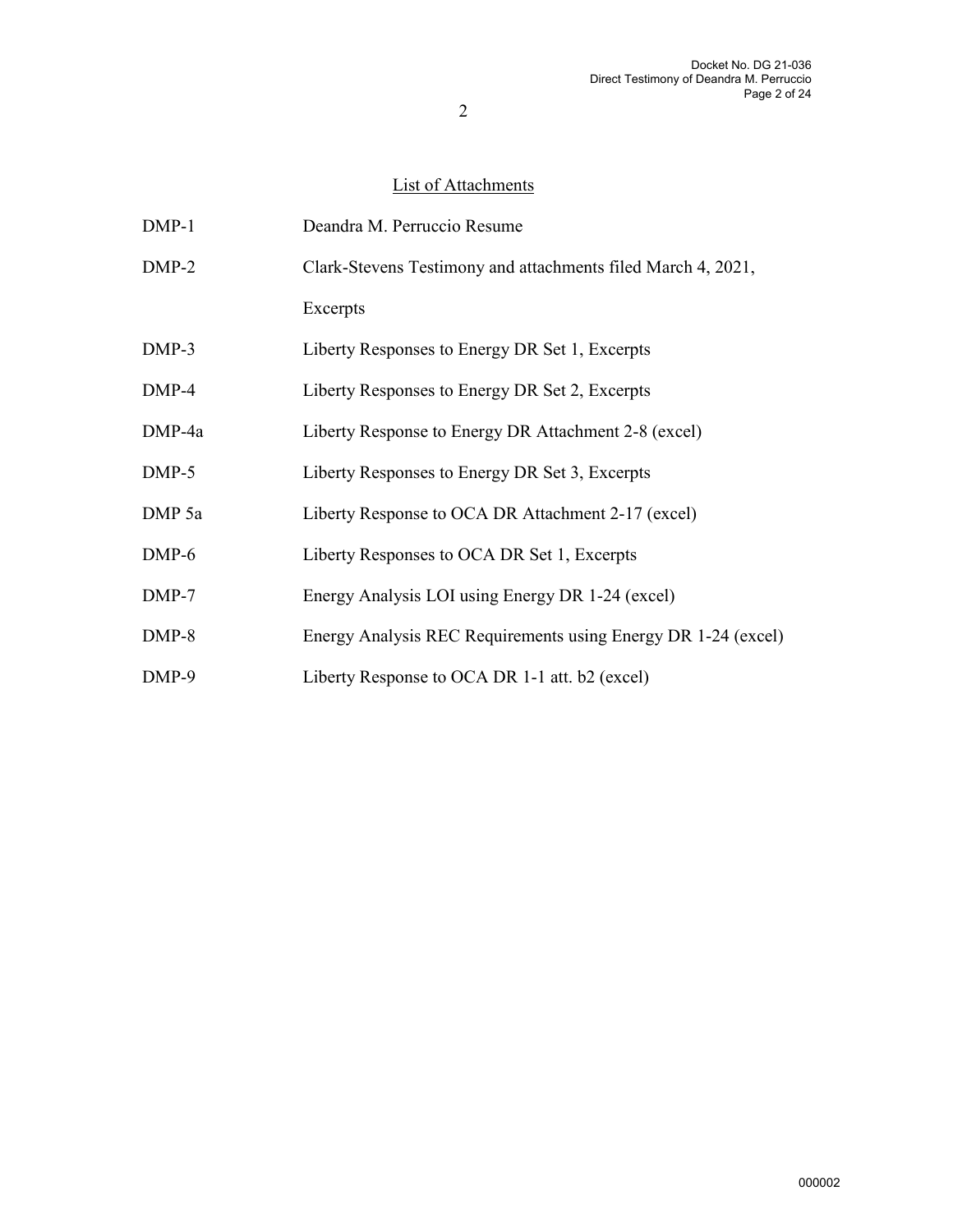#### 1 **Q. Please state your name, occupation, and business address.**

2 A. My name is Deandra Marie Perruccio. I am employed by the New Hampshire Department of 3 Energy as a Utility Analyst. My business address is 21 S. Fruit Street, Suite 10, Concord, 4 New Hampshire 03301.

#### 5 **Q. Please summarize your education and professional work experience.**

6 A. I hold a BA in Global Studies from Assumption College, Massachusetts, and a MSc. in

7 Community Development and Applied Economics from the University of Vermont. I have

8 worked in research positions for universities as well as state agencies. *See* Deandra M.

9 Perruccio Resume (**Attachment DMP-1)**. I joined the Public Utilities Commission in 2017

- 10 as a Utility Analyst III (UA III) in the Sustainable Energy division. I was promoted to UA
- 11 IV in 2020. When the PUC split into two agencies in July 2021, my job title changed to UA

12 IV with the New Hampshire Department of Energy (Energy).

# 13 **Q. Please describe your job responsibilities as a Utility Analyst for the Sustainable Energy**  14 **Division.**

15 A. As a Utility Analyst IV in the Sustainable Energy Division, I review and reconcile annual

16 compliance filings to ensure electricity providers' compliance with the Renewable Portfolio

17 Standard (RPS); review and approve Renewable Energy Certificate (REC) applications for

- 18 facility registration for all Classes including Class I Thermal; assist with ongoing facility
- 19 eligibility oversight; and research and evaluate requests for waiver of the New Hampshire
- 20 Code of Administrative Rules Chapter Puc 2500. I was the lead analyst working with the
- 21 (then Public Utilities Commission) Legal Division on necessary changes to the Chapter Puc
- 22 2500 rules to incorporate amendments to the RPS statute, and Chapter Puc 900 rules
- 23 revisions to incorporate changes to net metering rules following issuance of Public Utility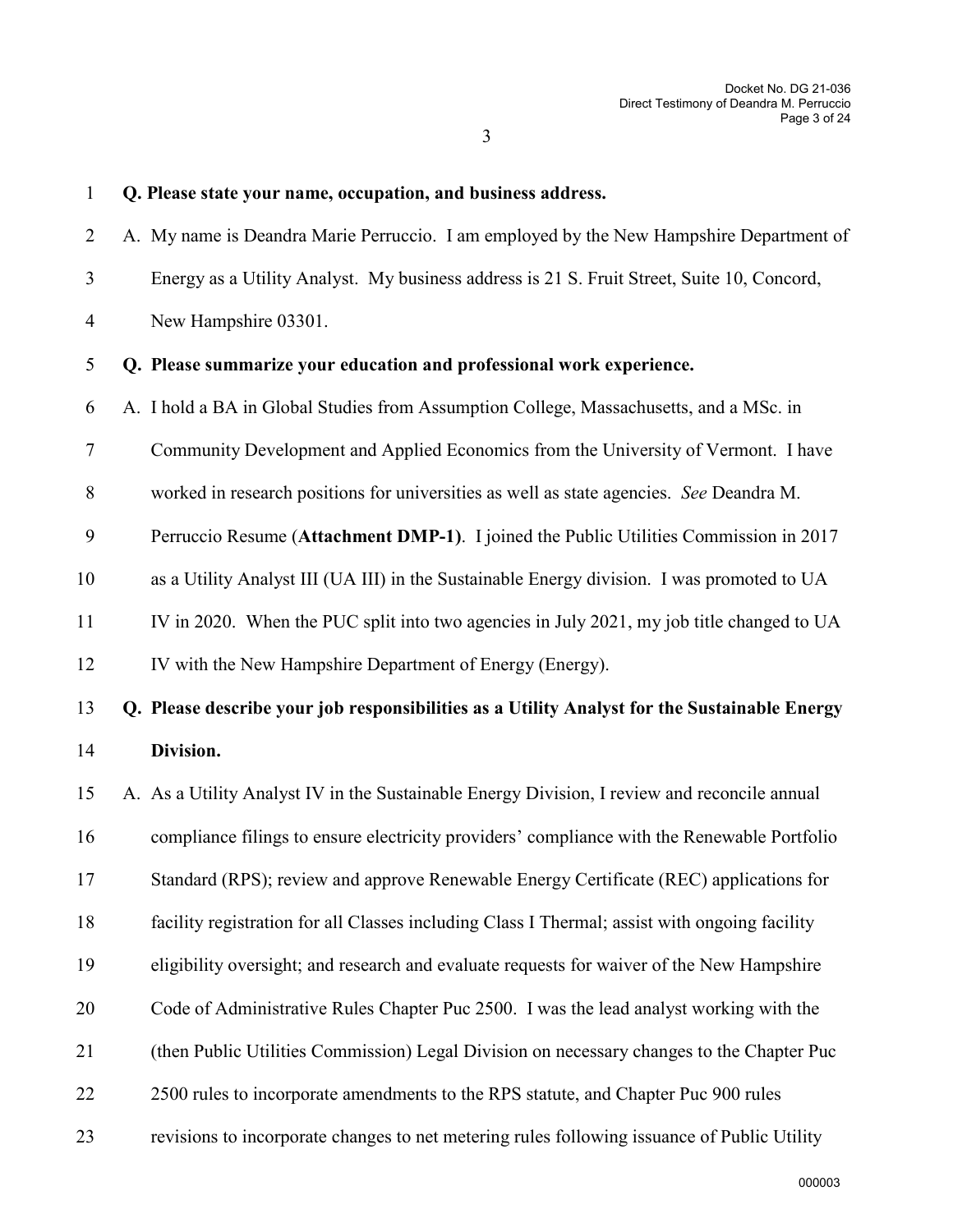| $\mathbf{1}$   | Commission Order No. 26,029 (June 23, 2017)(Docket No. DE 16-576), as well as changes         |
|----------------|-----------------------------------------------------------------------------------------------|
| $\overline{2}$ | to net metering due to legislation. I provided assistance in some net energy metering docket- |
| 3              | related work, including but not limited to studies on system-wide and locational value of     |
| $\overline{4}$ | distributed generation. I also manage the Sustainable Energy Division's group net metering    |
| 5              | program, provide public education, and respond to inquiries from stakeholders and the         |
| 6              | public.                                                                                       |
| $\tau$         | Q. Have you previously testified before the Public Utilities Commission?                      |
| $8\,$          | A. I have previously presented live testimony before the Public Utilities Commission as a     |
| 9              | member of Commission Staff, see Docket No. DG 20-136, Eversource Energy, Recovery             |
| 10             | Mechanism and Rate Treatment for Net Metering and Group Host Costs, Hearing Transcript        |
| 11             | (January 20, 2021) This is the first pre-filed testimony I have prepared.                     |
| 12             | Q. Please summarize the purpose of your testimony.                                            |
| 13             | A. The purpose of my testimony is to provide my analysis and comments on Liberty              |
| 14             | (EnergyNorth Natural Gas) Corp. d/b/a Liberty Utilities ("Liberty" or "the Company")'s        |
| 15             | petition to acquire renewable natural gas (RNG) and potentially develop an RNG production     |
| 16             | plant from a developer at a landfill located in Bethlehem, New Hampshire. Under Liberty's     |
| 17             | proposed supply contract, the RNG Supply and Transportation Agreement ("RNG                   |
| 18             | Agreement,") the developer, RUDARPA, will install necessary equipment at the landfill site    |
| 19             | to collect, clean, and compress RNG, sell it to Liberty as compressed RNG, and transport the  |
| 20             | compressed RNG via truck to one or more injection points. Liberty will be responsible for     |
| 21             | decompression and injection to serve one or more groups of its customers, including           |
| 22             | commercial customers under special contract, and voluntary and involuntary pipeline           |
| 23             | distribution customers.                                                                       |
|                |                                                                                               |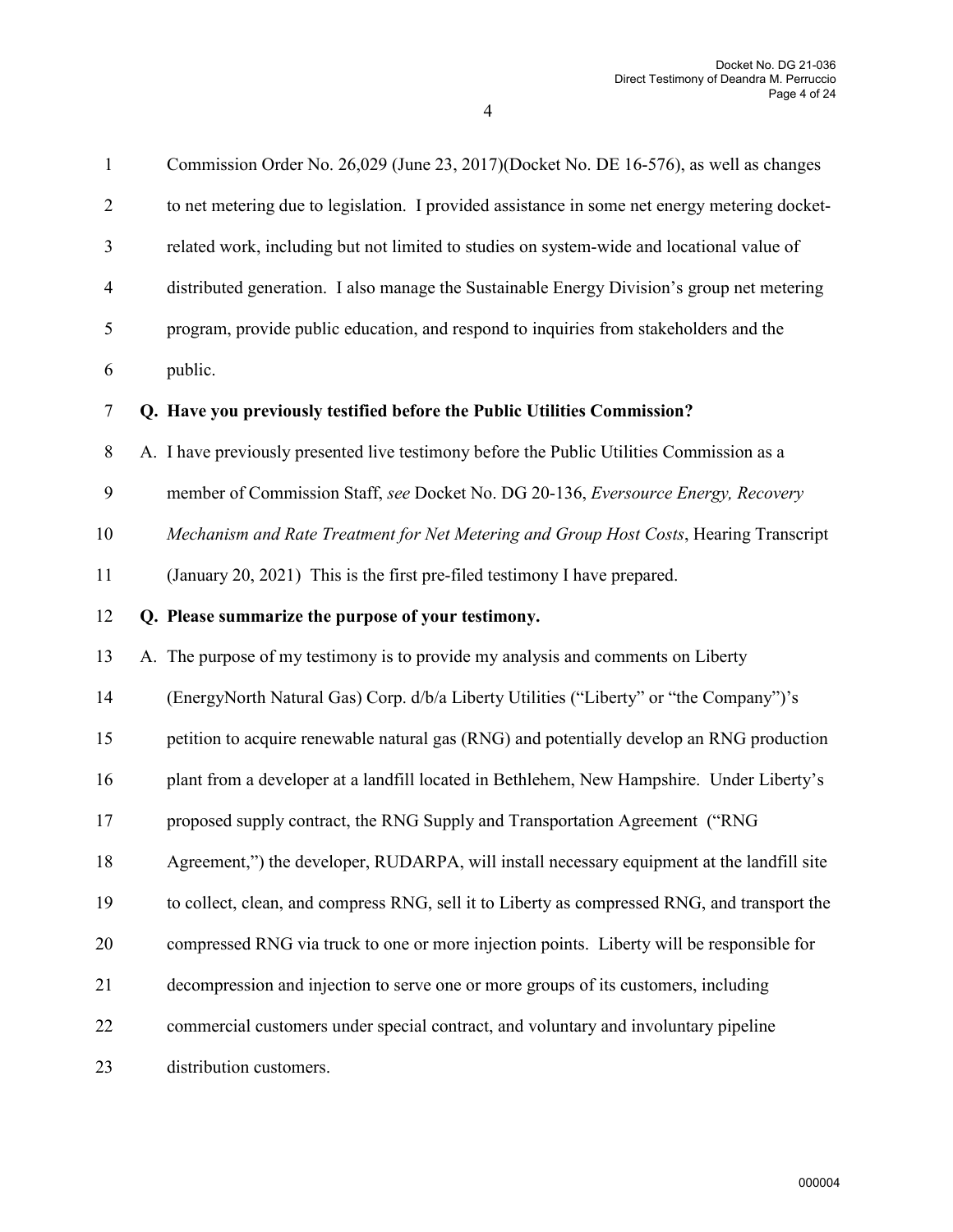| $\mathbf{1}$   | Q. What aspects of the Company's petition will you address in your testimony?                |
|----------------|----------------------------------------------------------------------------------------------|
| $\overline{2}$ | A. I will primarily focus on the aspects of the Company's petition which are related to the  |
| 3              | renewable nature of the processed landfill gas, and will recommend that the Public Utilities |
| $\overline{4}$ | Commission (PUC) not approve this specific RNG Agreement. My testimony will discuss:         |
| 5              | 1. How thermal renewable energy certificates (TRECs) work and the typical manner in          |
| 6              | which a facility is deemed eligible to produce TRECs.                                        |
| $\tau$         |                                                                                              |
| 8              | The role of TRECs in Liberty's proposal including:<br>2.                                     |
| 9              | Why TRECs are appropriately excluded from Liberty's financial calculations<br>a.             |
| 10             | and projections; and                                                                         |
| 11             | b. Liberty's description of TRECs for proposed voluntary and involuntary RNG                 |
| 12             | customers, including anticipated special contract customers and uncertainties                |
| 13             | including whether use of RNG fuel would qualify the Company's customers'                     |
| 14             | facilities to produce TRECs and uncertainty regarding the estimation of a                    |
| 15             | proposed TREC value.                                                                         |
| 16             | Q. Please explain further.                                                                   |
| 17             | A. Any mention of TRECs, TREC values, and Liberty's assertion that TRECs will reduce RNG     |
| 18             | costs, should be treated as an aspiration of the Company. There are many steps required to   |
| 19             | implement Liberty's described goals including a significant number of unknowns which the     |
| 20             | Company has been unable to address, and potential amendments to rules and/or statute. I      |
| 21             | will outline areas within Liberty's petition which Energy believes to be unresolved. These   |
| 22             | unresolved questions make determining potential TREC eligibility difficult. I also have      |
| 23             | concerns with Liberty's multiple, contradictory, proposed pathways for TREC eligibility.     |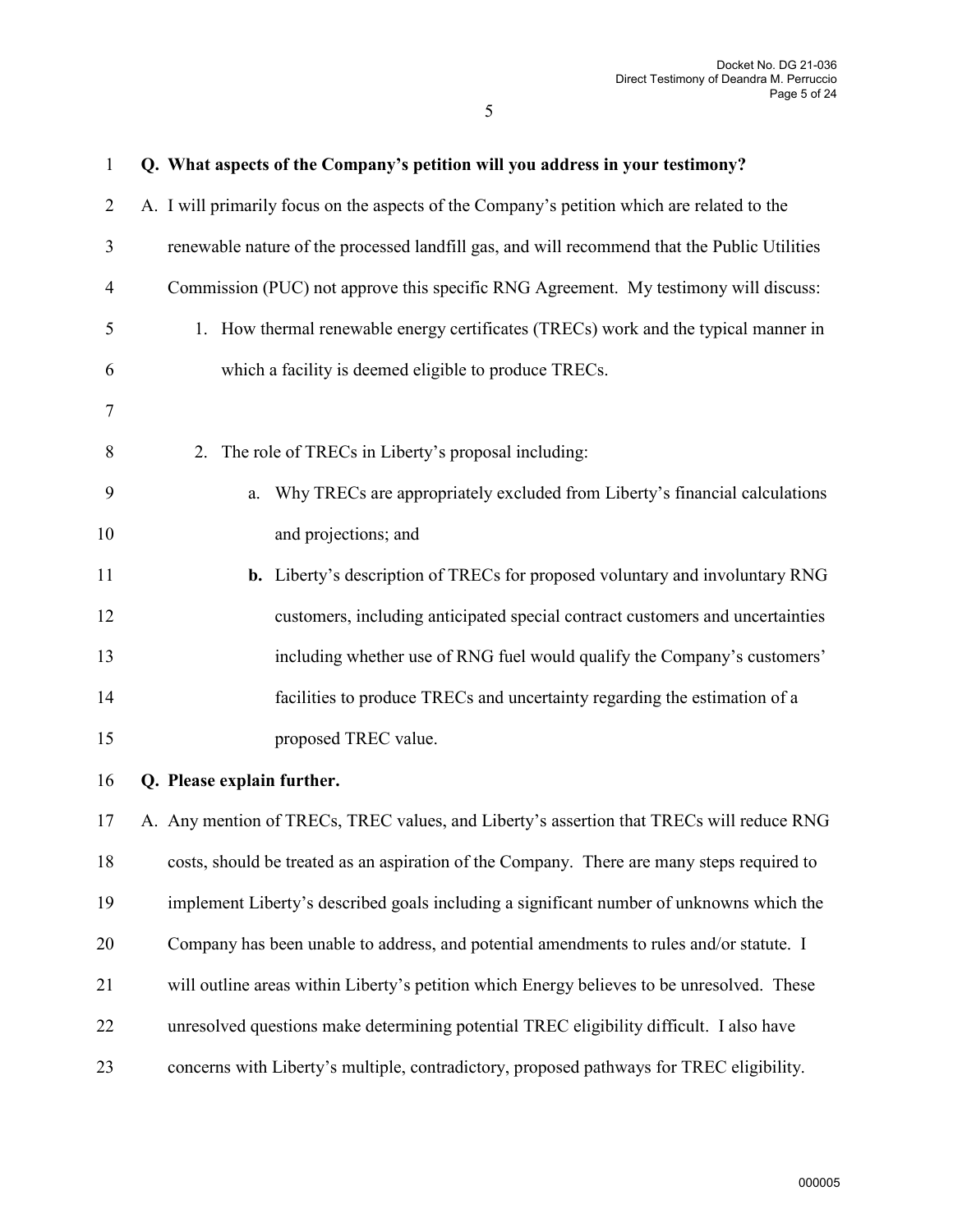| $\mathbf{1}$     | Given these uncertainties and concerns, I agree with Liberty and fellow analyst Daniel T. Phelan  |
|------------------|---------------------------------------------------------------------------------------------------|
| $\overline{2}$   | that TREC value(s) should not be included in the financial evaluation of Liberty's RNG            |
| 3                | proposal. Additionally, in my opinion, it is premature to conclude that the majority of Liberty's |
| $\overline{4}$   | customers' facilities are eligible to be certified for TRECs based solely on RNG usage. Further,  |
| 5                | there are issues with Liberty's request for "approval to credit the proceeds from the sale of New |
| 6                | Hampshire environmental attributes of the RNG toward the Company's overall cost of gas            |
| 7                | (COG)." Please see Clark-Stevens Testimony filed March 4, 2021, Bates page 006, lines 19-21       |
| $8\,$            | (Attachment DMP-2), and this is likely not possible as stated. Given the risks to distribution    |
| $\boldsymbol{9}$ | customers, and the status of the TREC portion of the proposal, it would premature to approve the  |
| 10               | RNG Agreement under any assumption of access to TRECs at this time.                               |
| 11               | Q. Please briefly describe the Liberty petition and the renewable aspect of this project          |
| 12               | including its relation to renewable energy certificates (RECs).                                   |
| 13               | A. On March 4, 2021, Liberty filed for approval of the RNG Agreement to purchase processed,       |
| 14               | pipeline quality RNG from a to-be-built RUDARPA North Country LLC (RUDARPA)                       |
| 15               | facility. RUDARPA will construct a cleaning/production system at the North Country                |
| 16               | Environmental Services (NCES) landfill located in Bethlehem, New Hampshire, and deliver           |
| 17               | pipeline-quality gas to three yet to be determined delivery points on the Liberty gas             |
| 18               | distribution system. Other aspects of the RNG Agreement are discussed by Utility Analyst          |
| 19               | Mr. Daniel Phalen.                                                                                |
| 20               | Liberty has signed Letters of Intent (LOIs) with three commercial customers that indicate         |
|                  |                                                                                                   |
| 21               | their interest in purchasing RNG. The commodity cost, as specified by the RNG Agreement,          |
| 22               | will be passed through to the LOI customers. Liberty has stated that TREC eligibility will be     |
| 23               | the responsibility of LOI customers to pursue, and that the commercial customers will own         |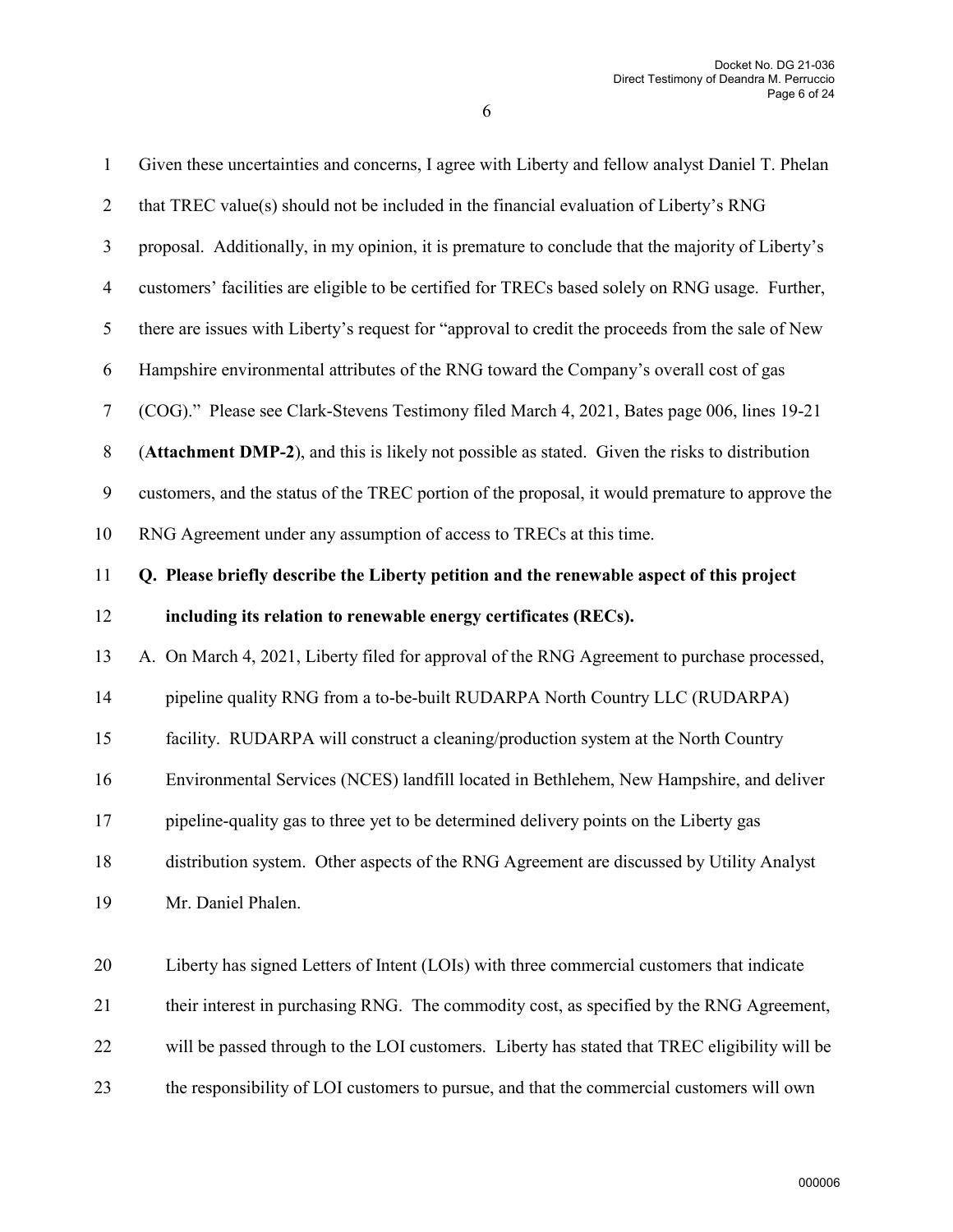| $\mathbf{1}$            | and retain any TRECs associated with their contracts. Liberty also proposes developing an      |
|-------------------------|------------------------------------------------------------------------------------------------|
| $\overline{2}$          | opt-in tariff to sell RNG to residential pipeline customers. If opt-in and LOI volume is below |
| 3                       | the delivered quantity of RNG, Liberty states that RNG will be injected directly into          |
| $\overline{\mathbf{4}}$ | Liberty's pipeline and that costs be recovered through Liberty's overall cost of gas (COG).    |
| 5                       | Liberty has suggested that TRECs for the useful thermal energy produced by this RNG            |
| 6                       | supply is also possible; Liberty wants to use what it describes as "associated TRECs" to       |
| 7                       | offset the cost of gas. In testimony, Liberty is requesting " to credit the proceeds from the  |
| 8                       | sale of the New Hampshire environmental attributes of the RNG toward the Company's             |
| 9                       | COG, excluding the attributes of the RNG sold to those customers who have entered into         |
| 10                      | special contracts" Please see Clark-Stevens Testimony, filed March 4, 2021 Bates 006-          |
| 11                      | 7, lines 19-1(Attachment DMP-2). However, in the course of discovery, the Company has          |
| 12                      | also suggested that the RNG production facility at the landfill can create and own TRECs.      |
| 13                      | Liberty's Responses to Energy data request (DR) 1-20(Attachment DMP-3), and Energy             |
| 14                      | DR 2-7b (Attachment DMP-4). Assuming for the sake of argument that either proposed             |
| 15                      | pathway would generate TRECs, both eligibilities are not possible. It remains unclear which    |
| 16                      | pathway the Company intends to pursue. I will address concerns with both scenarios.            |
| 17                      | Q. Is methane gas an eligible renewable source of electricity or useful thermal energy         |
| 18                      | under New Hampshire's RPS policy?                                                              |

- 19 A. Yes, methane gas is an eligible renewable source of electricity and useful thermal energy 20 within the New Hampshire RPS statute, RSA 362-F:4.
- 21
- 22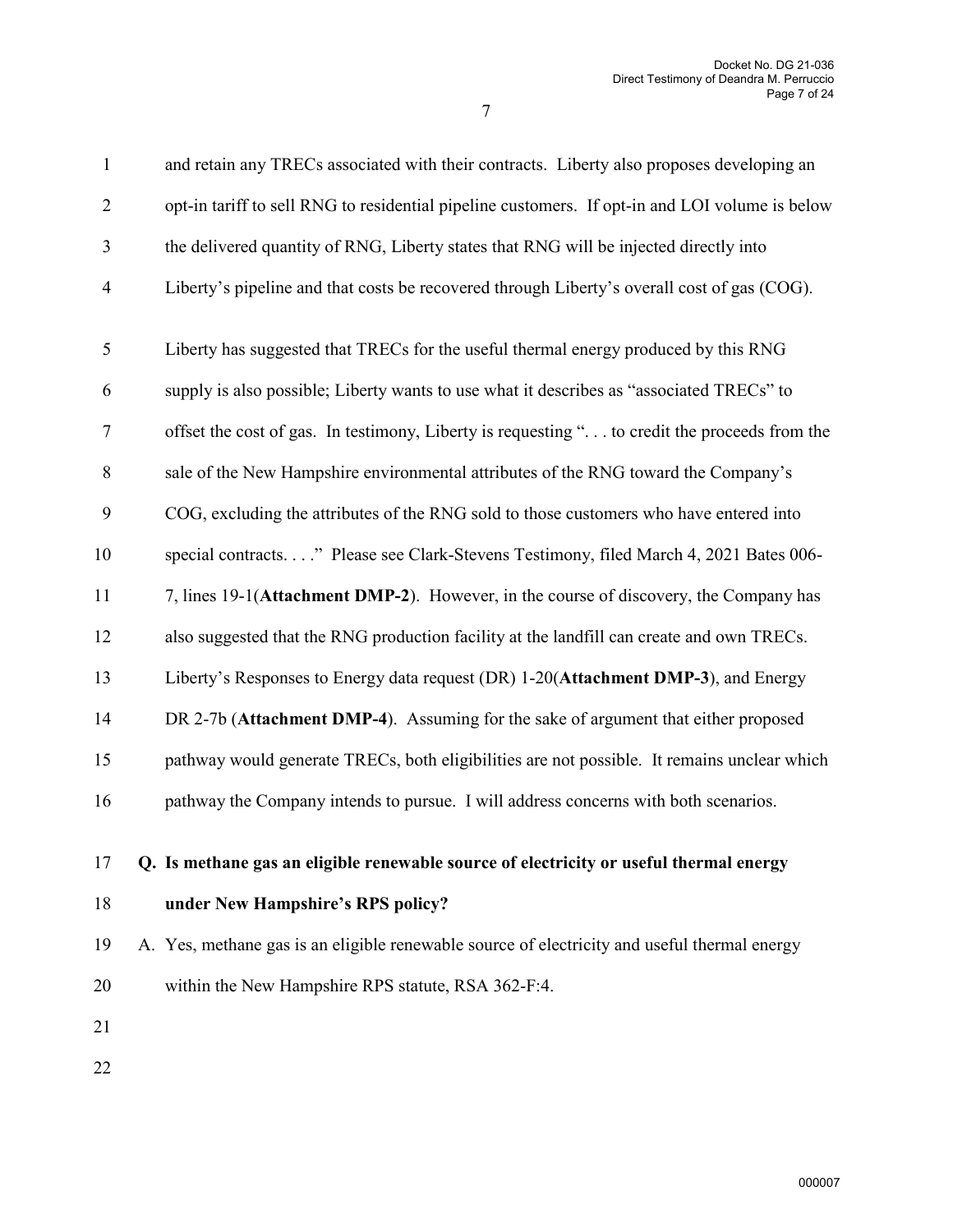| $\overline{2}$ | A. "Useful thermal energy" is defined in New Hampshire statute as "renewable energy delivered   |
|----------------|-------------------------------------------------------------------------------------------------|
| 3              | from class I sources that can be metered and that is delivered in New Hampshire to an end       |
| $\overline{4}$ | user in the form of direct heat, steam, hot water, or other thermal form that is used for       |
| 5              | heating, cooling, humidity control, process use, or other valid thermal end use energy          |
| 6              | requirements and for which fuel or electricity would otherwise be consumed." RSA 362-F:2,       |
| 7              | XV-a (Emphasis added)                                                                           |
| 8              | Q. What is an "end user"?                                                                       |
| 9              | A. In my experience implementing this program, the end user is the entity directly using the    |
| 10             | useful thermal energy defined in my previous response. End users are typically homes,           |
| 11             | buildings, schools, hospitals, businesses, and state, county, and municipal buildings.          |
| 12             | Q. What/who is eligible to generate TRECs?                                                      |
| 13             | A. For the purposes of my testimony, a facility is a boiler, furnace, or process equipment that |
| 14             | produces useful thermal energy for an end user located in New Hampshire. The facility           |
| 15             | owner may apply for its facility to be certified as eligible for TRECs under the New            |
| 16             | Hampshire RPS provided the facility meets all statutory and Chapter Puc 2500 requirements.      |
| 17             | See RSA 362-F:4, I                                                                              |
| 18             | Q. Can you please provide a brief overview of the New Hampshire Renewable Portfolio             |
| 19             | <b>Standard (RPS) and Renewable Energy Certificates (RECs)?</b>                                 |
| 20             | A. The New Hampshire RPS statute, RSA 362-F, establishes four classes of renewable energy       |
| 21             | sources. Class I includes an electricity requirement and separate carve-out for thermal         |
| 22             | energy (i.e., Class I Thermal). Electricity suppliers must obtain RECs for each of the four     |
| 23             | classes, as well as the thermal carve-out, at a statutorily defined percentage of their total   |
|                |                                                                                                 |

1 **Q. What is "useful thermal energy?"**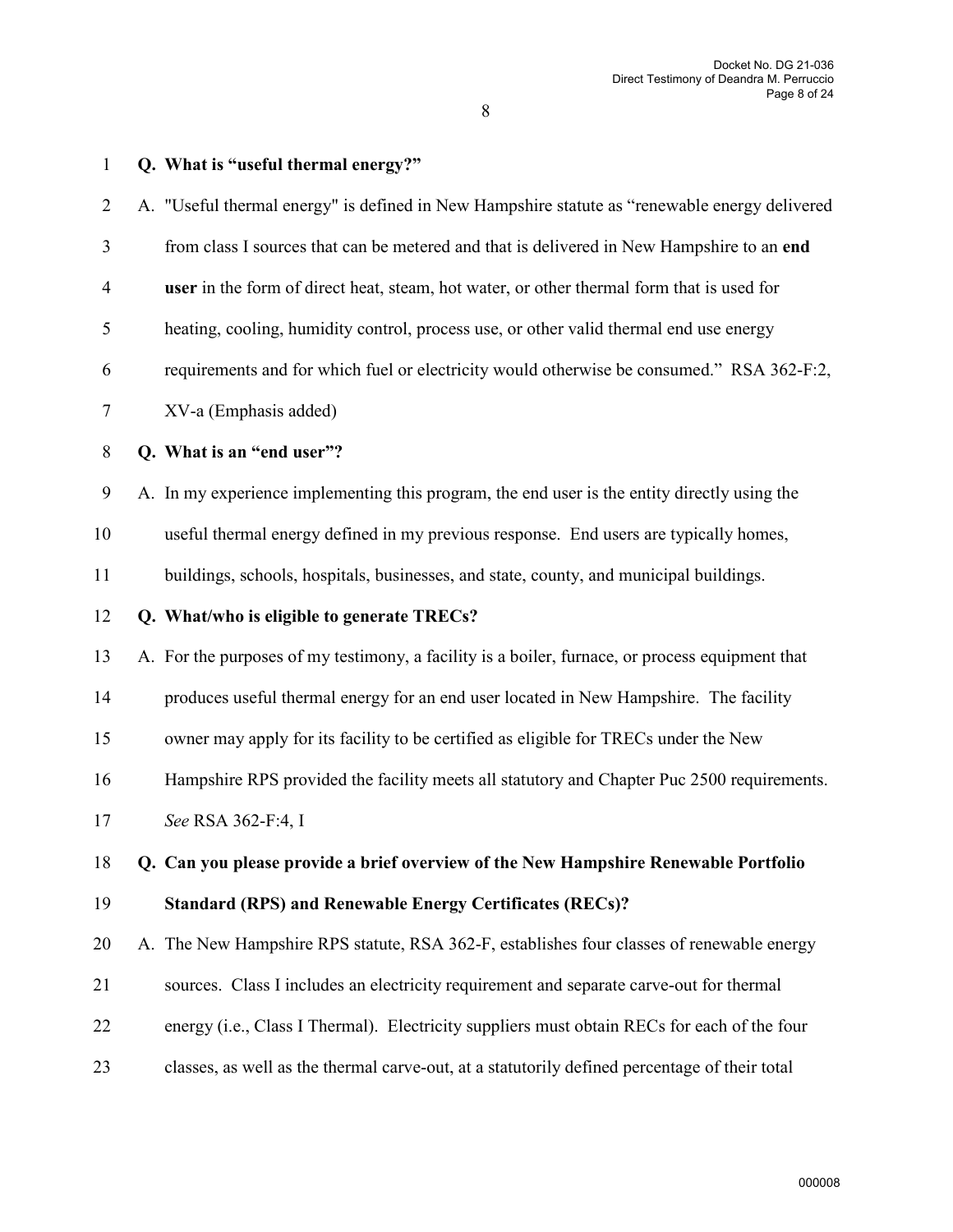1 retail electric load. One REC represents the renewable attributes of one megawatt-hour of 2 electricity or the equivalent amount of thermal energy.

3

4 RECs are generated by certified renewable energy facilities and sold in a regional market. 5 Renewable energy facilities must apply for New Hampshire RPS eligibility. Facility owners 6 submit a class-specific application for review and approval by the Department of Energy 7 (Energy). To certify as eligible to produce RECs, a facility owner must, among other things, 8 purchase and install a revenue quality meter to record the gross output of electricity or useful 9 thermal energy produced by the facility from a renewable fuel (e.g., RNG). The installed 10 revenue-grade production meter is read, and the data is verified, by a registered independent 11 monitor who is retained directly by the facility owner. The independent monitor also inputs 12 this production data into New England Power Pool Generation Information System 13 (NEPOOL GIS), the regional REC tracking system. If the facility is determined eligible, the 14 Department of Energy then certifies the facility as eligible to generate a specific Class of 15 REC. Liberty's petition proposes that an end users' facilities may be certified for Class I 16 TRECs, under state statute and Chapter Puc 2500.

17

18 Given that a facility must be certified to generate any RECs, including TRECs, Liberty's 19 proposal raises questions as to whether end-user customers' facilities using RNG are eligible 20 for TREC certification, and thereby potentially provide a revenue that would offset the cost 21 of RNG for those customers. If certification is possible, the next question becomes what 22 kind of confidence can one have in an estimated TREC value over the RNG-Agreement's 23 minimal timeframe of 17 years or additional optional 10 year renewal period.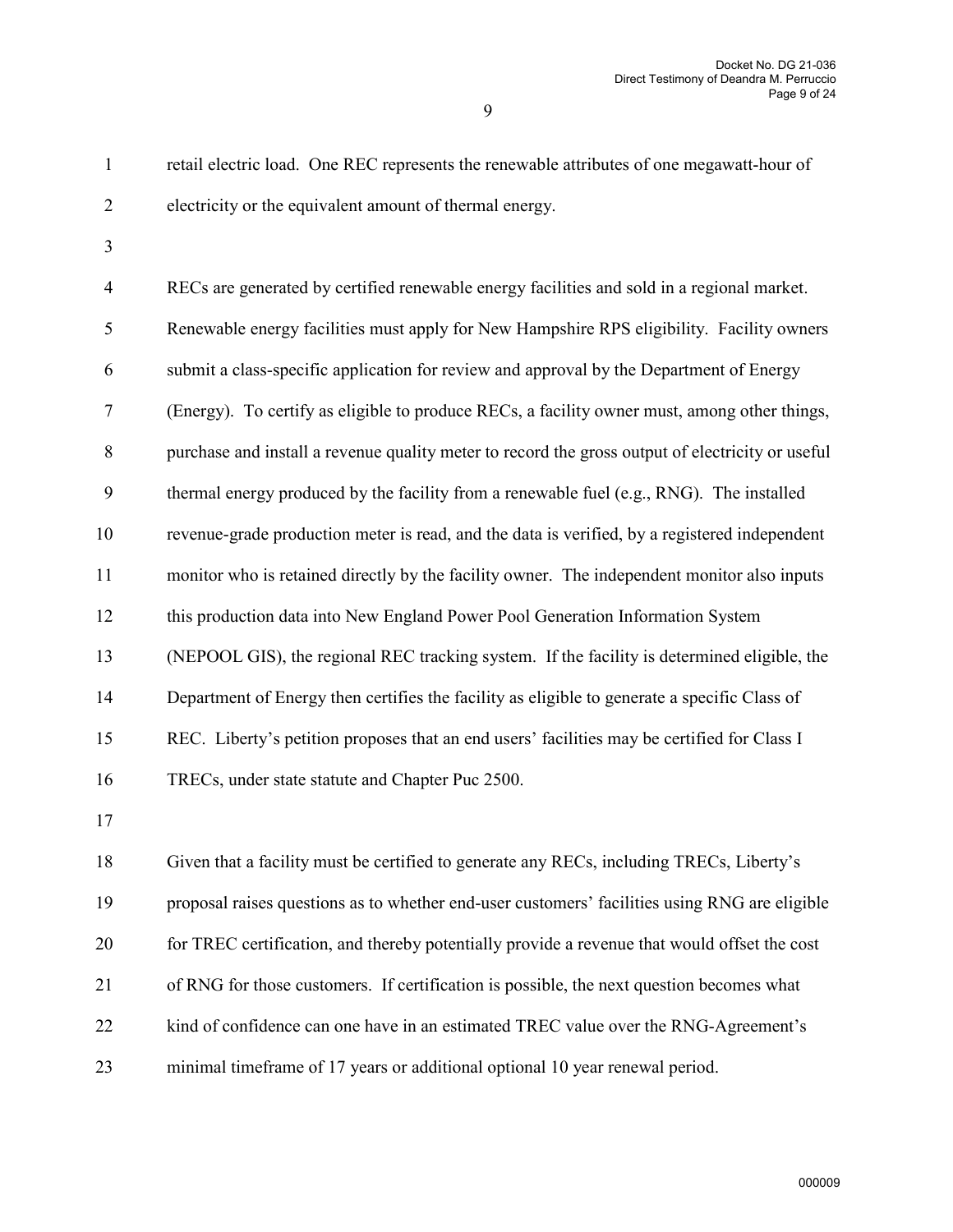| $\mathbf{1}$     |        | Q. Please describe the TREC application and certification process and whether the            |
|------------------|--------|----------------------------------------------------------------------------------------------|
| $\overline{2}$   |        | facilities belonging to customers referenced in Liberty's petition may be eligible for       |
| $\mathfrak{Z}$   | TRECs? |                                                                                              |
| $\overline{4}$   |        | A. There are currently over 60 Class I Thermal certified facilities located throughout New   |
| 5                |        | Hampshire that burn a number of eligible fuels, including wood chips or pellets, eligible    |
| 6                |        | biofuel, or RNG. Generally, under current rules, a facility which generates useful thermal   |
| $\boldsymbol{7}$ |        | energy from a renewable energy source may be eligible to be certified to produce Thermal     |
| $\,8\,$          |        | Renewable Energy Certificates (TRECs).                                                       |
| $\boldsymbol{9}$ |        |                                                                                              |
| 10               |        | The application process includes detailed documentation. For example, the Peterborough       |
| 11               |        | Town Library (Library) uses precision dried wood chips to heat and cool the building, and is |
| 12               |        | certified as a Class I Thermal facility. To become certified, the Library submitted an       |
| 13               |        | application for Class I Thermal eligibility with documentation showing that:                 |
| 14               | 1)     | the library is the end user of the useful thermal energy produced by the precision           |
| 15               |        | dried wood chip boiler (i.e., facility);                                                     |
| 16               | 2)     | the useful thermal energy, used to heat and air condition the library, is derived            |
| 17               |        | from a renewable fuel (i.e., precision dried wood chips) and is accurately metered;          |
| 18               | 3)     | a revenue-quality meter which accurately measures useful thermal energy                      |
| 19               |        | produced at the facility was installed;                                                      |
| 20               | 4)     | the system architecture and meter accuracy were verified by a licensed                       |
| 21               |        | Professional Engineer; and                                                                   |
| 22               | 5)     | a registered independent monitor is retained to read the production meter, verify            |
| 23               |        | the production, and input production data into the NEPOOL GIS.                               |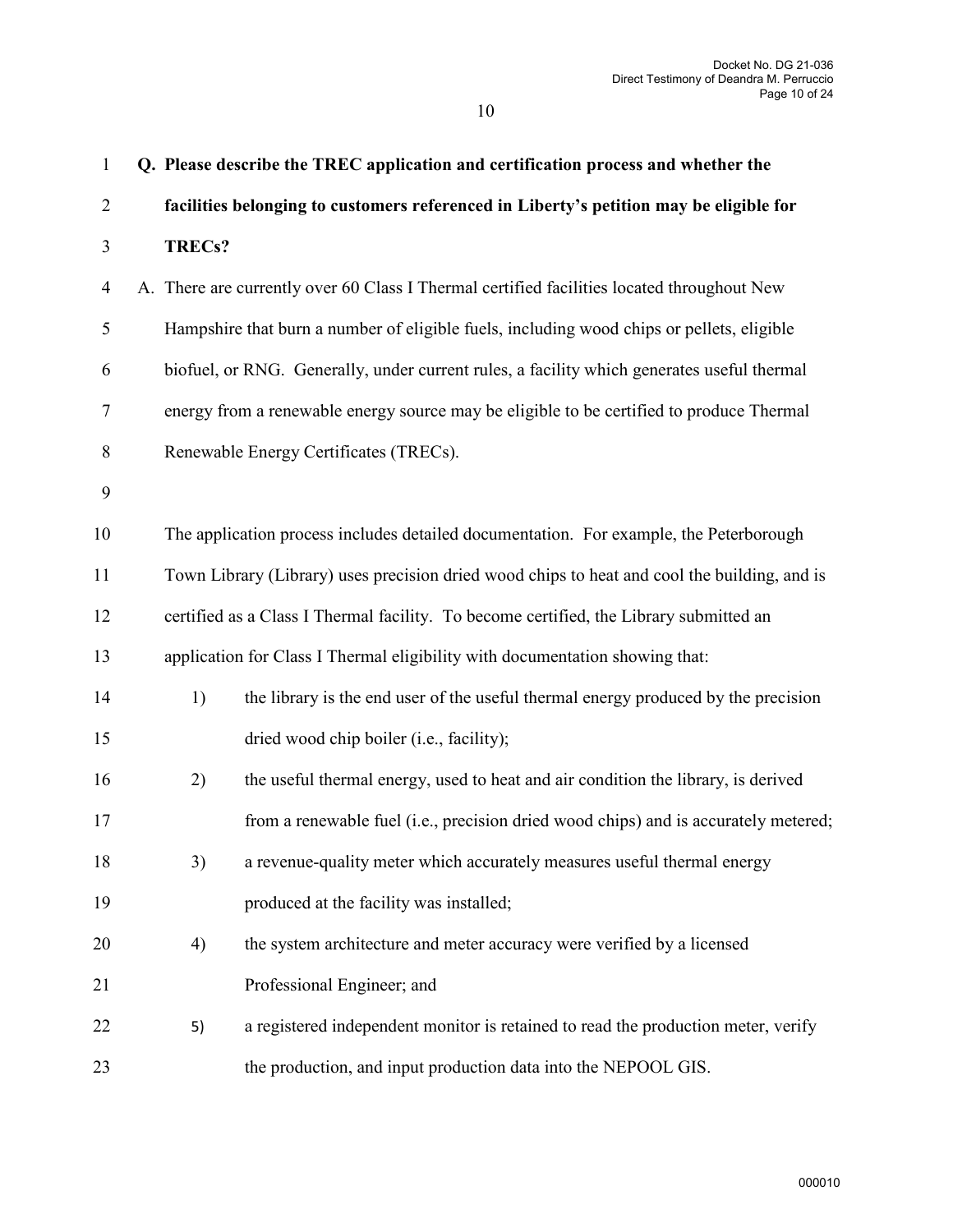1 After certification, production is "minted" into TRECs on a quarterly basis by the 2 NEPOOL GIS administrator. TRECs may be purchased, sold, and retired for RPS 3 compliance purposes. 4 5 In contrast to this example, I have a number of concerns regarding the potential for 6 eligibility related to Liberty's petition, which I will describe in more detail. I cannot 7 make any firm determination regarding facilities' eligibility for thermal RECs due to the 8 nascent nature of the proposal. Despite extensive data requests and long technical 9 sessions, Liberty has been unable to provide concrete details and sufficient evidence of 10 finalized plans to date. 11 12 In addition, in Energy's view, detailed discussions regarding TREC eligibility, and any 13 Company proposals to expand or alter TREC eligibility through amendments or rule 14 changes, are not appropriate to pursue within this docket. Those discussions are better 15 served through legislative efforts and/or a rule docket or working group discussions open 16 to all potentially affected stakeholders. Within this docket, any discussions by the 17 Company regarding TREC eligibility and related RNG cost reductions are therefore best 18 treated as aspirations with limited means for implementation, and as aspirations which 19 may require rule and/or statutory change. That said, it is important for the Public Utilities 20 Commission to understand why Energy has concerns regarding Liberty's references to 21 TRECs and any potential TREC value in its petition.

11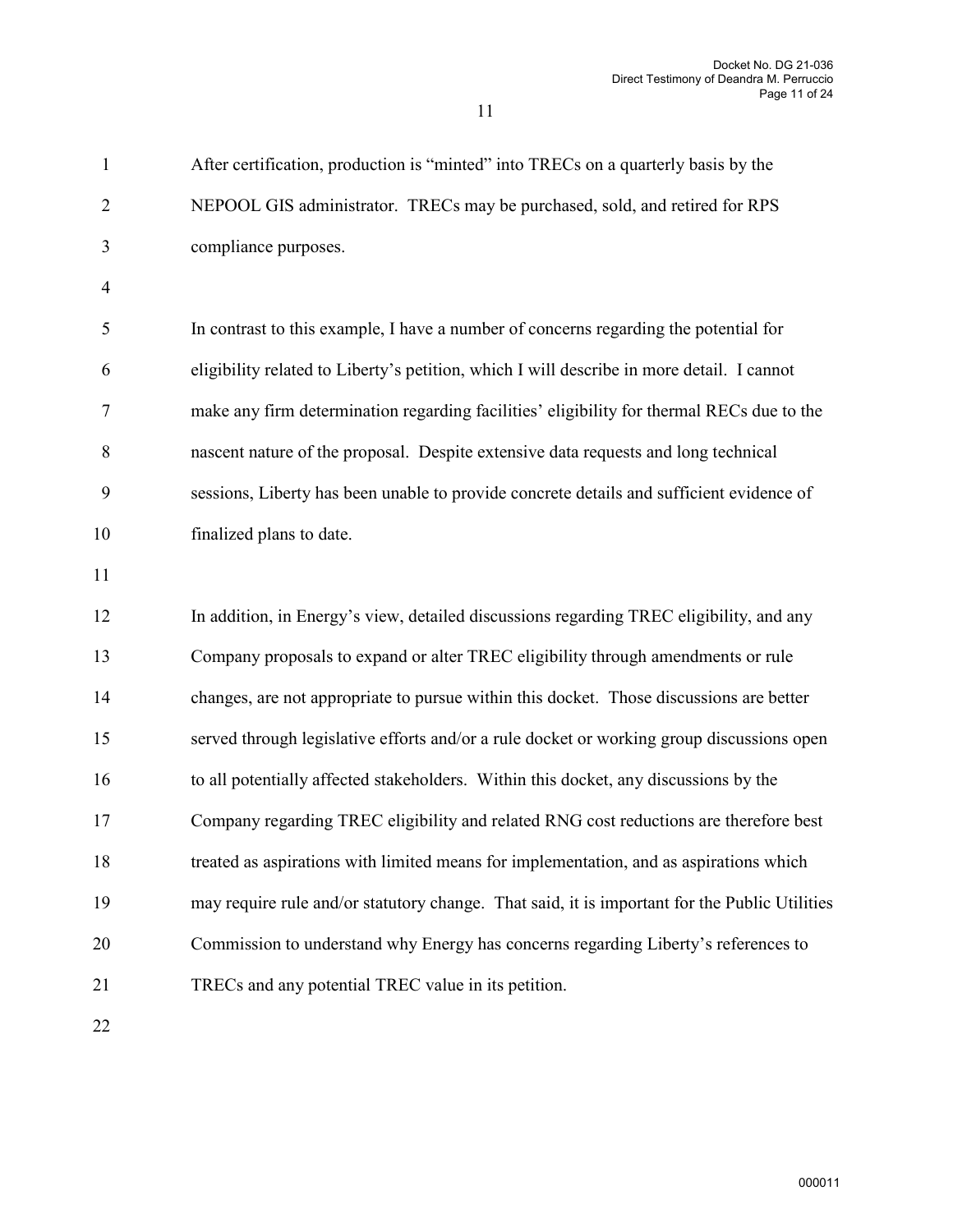1 **Q. In your opinion, can Liberty directly "credit the proceeds from the sale of the New** 

2 **Hampshire environmental attributes of the RNG toward the Company's cost of gas** 

3 **(COG), excluding the attributes of the RNG sold to those customers who have entered**  4 **into special contracts…"(Clark-Stevens Testimony filed March 4, 2021 Bates 006-7,**  5 **lines 19-1)"?**  6 A. No. Assuming "environmental attributes" means TRECs, it is the facility owner (i.e., thermal 7 end user) whose facility is certified as eligible to produce Class I TRECs, and therefore who 8 owns the "environmental attributes." Thus, it is Liberty's customers who would be required 9 to certify their facilities to become eligible producers of Class I TRECs and who would own 10 these (hypothetical) TRECs in the first instance. The facility owner may work with a 11 registered aggregator to market and sell RECs. Liberty's petition, however, does not clearly 12 address the fact that certification of the end users' thermal facilities (i.e., Liberty's 13 customers' facilities) must happen before REC production can occur. Neither does Liberty 14 address how TRECs would be marketed and sold. Liberty does appear to acknowledge that 15 there are uncertainties regarding these processes. It is not clear, however, if Liberty 16 understands the depth, complexity, and potential time required to develop a clear and 17 workable plan. Please see Clark-Stevens Testimony filed March 4, 2021, Bates page 023, 18 lines 12-16; Bates page 024, lines 4-9 (**Attachment DMP-2**). It is therefore unclear how 19 Liberty would obtain TRECs and credit proceeds from the sale of TRECs, if any, toward the

20 overall cost of gas. Liberty's request to directly "credit the proceeds" notwithstanding, other

- 21 aspects of Liberty's petition and discovery responses appear to indicate that Liberty
- 22 acknowledges its customers' facilities are the sources to be certified, and that Liberty is
- 23 interested in assisting its customers in obtaining TREC eligibility. Please see Clark-Stevens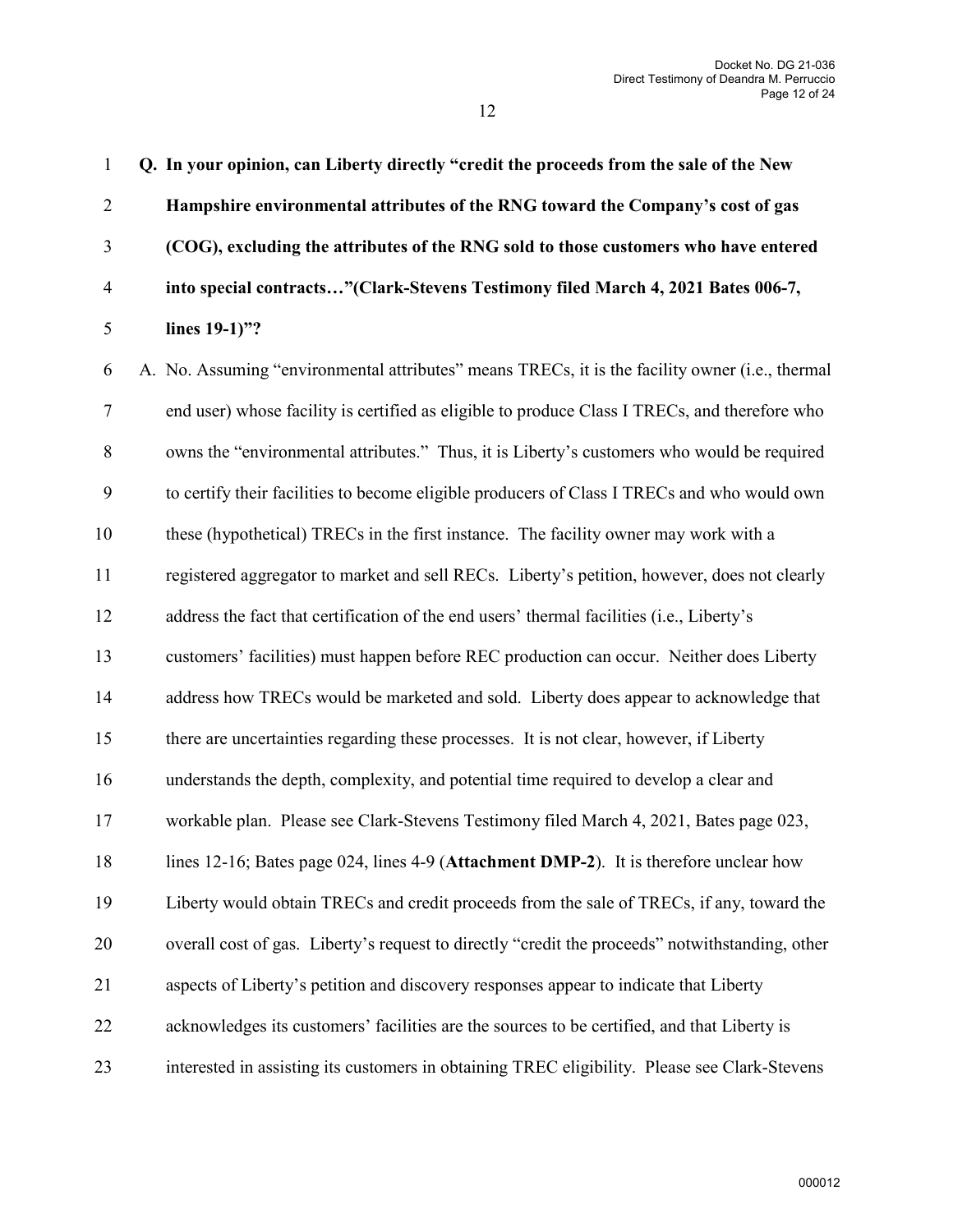1 Testimony filed March 4, 2021 Bates 019-020, lines 21-1, bates 023 lines 5-16 (**Attachment**  2 **DMP-2**), as well as Liberty's Responses to Energy DR 1-18 (**Attachment DMP-3**), Energy 3 DR 2-7b and Energy DR 2-8, (**Attachment DMP-4**) 4 5 During the discovery process, the Company also suggested that the RNG production facility 6 itself could apply for TREC eligibility. Liberty's Response to Energy DR 2-7b (**Attachment**  7 **DMP-4**). In my experience reviewing and certifying thermal facilities for three years with

8 the Public Utilities Commission, renewable fuel producers have never been considered

9 eligible for renewable energy certification or renewable energy production. For example,

10 there are a number of certified thermal facilities using "produced" or "manufactured"

11 renewable fuels such as wood pellets, chips or liquid biofuel. None of the renewable fuel

12 producers/suppliers are considered eligible to produce TRECs. In my opinion, certifying a

13 producer of renewable fuel for RECs is not allowed under current statute. The certification

14 of a fuel producer would also raise concerns of potential double counting of TRECs for RPS

15 purposes; once for the fuel producer and again for the useful thermal energy producer. This 16 type of certification would be a significant departure from current practice and interpretation

17 of current rules and statute regarding TRECS. I therefore see no way, under current rules and

18 statue, for Liberty to directly obtain TRECs and credit proceeds from the sale of TRECs

19 toward the cost of gas.

20

21 In my opinion, Liberty's multiple and inconsistent approaches to TREC eligibility show that 22 the TREC portion of Liberty's petition is premature and should not be considered when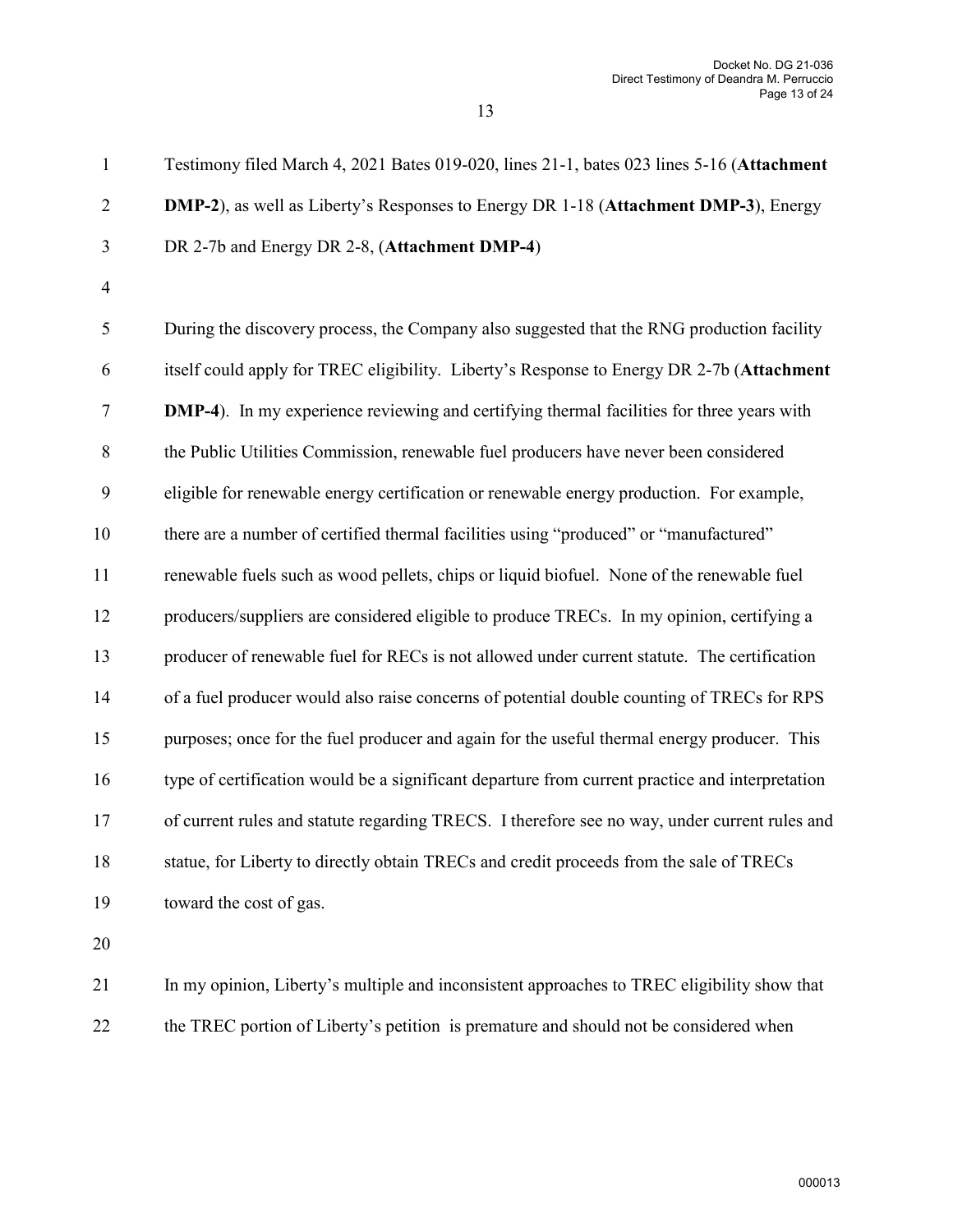| 23               | LOI a/k/a special contract customers?                                                         |
|------------------|-----------------------------------------------------------------------------------------------|
| 22               | Q. How does Liberty's petition portray the role of TRECs for RNG customers, including         |
| 21               | system customer facilities to be eligible to produce TRECs.                                   |
| 20               | terms, including possible exits or extensions; and how Liberty envisions LOI and distribution |
| 19               | locations and who will pay for these locations; executed special contracts with volumes and   |
| 18               | key information including but not limited to: definitive documentation of injection site      |
| 17               | In my opinion, uncertainty regarding TREC value persists because Liberty has not provided     |
| 16               |                                                                                               |
| 15               | February 2022. Liberty's Response to Energy DR 3-6 (Attachment DMP-5).                        |
| 14               | testimony, or discovery responses, and expects to discuss TRECs at the hearing scheduled in   |
| 13               | through the hearing date." Despite this, Liberty has not removed TRECs from its petition,     |
| 12               | for customers using RNG is currently uncertain andthis uncertainty is likely to persist       |
| 11               | (Attachment DMP-3). The Company additionally states that "the availability of TRECs           |
| 10               | assumption] of TREC values." Liberty's Response to Energy DR 1-15 and Energy DR 1-16          |
| 9                | not make an assumption that TREC values would be generated by the use of RNG or [an           |
| $8\,$            | projection calculation provided for the delivered cost of gas. The Company decided to         |
| $\boldsymbol{7}$ | Agreement. Liberty stated that it "[t]he TREC value calculation is not used in the financial  |
| 6                | clarified that this TREC value has not been used in calculating the cost of RNG in the RNG    |
| 5                | A. Although Liberty has identified a potential TREC value in its petition, the Company has    |
| $\overline{4}$   | projections in its petition?                                                                  |
| $\overline{3}$   | Q. What is the relevance of TRECs to Liberty's updated financial calculations and             |
| $\mathbf{2}$     | optional ten-year renewal period.                                                             |
| $\mathbf{1}$     | evaluating the RNG Agreement at any point in the proposed 17-year contract term, or           |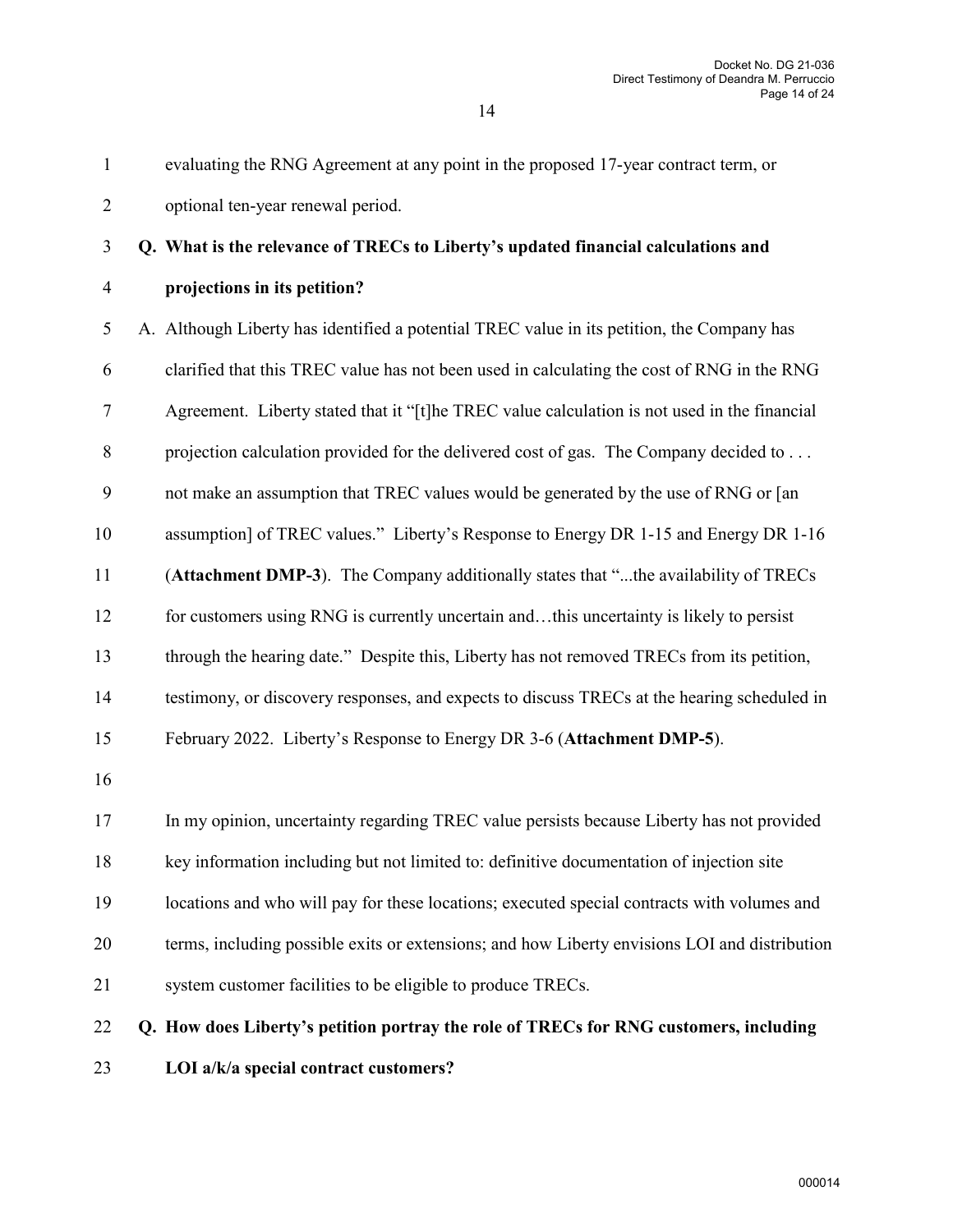| $\mathbf{1}$             | A. The Company appears to assume that all RNG customers' facilities could be certified as    |
|--------------------------|----------------------------------------------------------------------------------------------|
| $\overline{2}$           | TREC eligible, and that the Company would be able to use revenue from the sale of TRECs      |
| 3                        | to reduce the cost of RNG and, for distribution customers, the overall cost of gas (COG).    |
| $\overline{\mathcal{A}}$ | Energy has concerns about the proposal to use TREC revenues to offset costs due to the       |
| 5                        | uncertainty of facilities' eligibility and certification. Liberty's petition and discovery   |
| 6                        | responses offer a number of novel TREC eligibility pathways. The nascent nature of           |
| 7                        | Liberty's actual plans (as Liberty has described to date) make firm determinations regarding |
| $\,8$                    | the role of TRECs and associated revenues difficult. As discussed, Liberty has not included  |
| 9                        | TRECS in the financial calculations included with the petition, although Liberty expects to  |
| 10                       | raise TRECs at hearing and has declined to remove TRECs from the petition. Liberty's         |
| 11                       | Response to Energy DR 3-6 (Attachment DMP-5). To the extent a special contract               |
| 12                       | customer's interest in RNG is influenced by the production and value of TRECs, that          |
| 13                       | facility's eligibility could be an important condition of the company executing a special    |
| 14                       | contract. This, in turn, impacts the volume of RNG that Liberty proposes to include in the   |
| 15                       | cost of gas due to RNG usage by involuntary pipeline customers. Energy has not been          |
| 16                       | provided evidence that any LOI customer facilities or involuntary customer facilities are    |
| 17                       | TREC eligible at this time.                                                                  |
| 18                       |                                                                                              |
| 19                       | To date, despite numerous and on-going requests Liberty has not identified or provided any   |
| 20                       | executed special contracts. Please see Clark-Stevens Testimony filed March 4, 2021 Bates     |
| 21                       | 020, lines 1-7 (Attachment DMP-2), as well as Liberty's Responses to OCA DR 1-12a            |

- 22 (**Attachment DMP-6**), Energy DR 1-26, and to Energy DR 1-44 (**Attachment DMP-3**). It
- 23 follows that Liberty has not opened dockets to seek PUC review and approval of those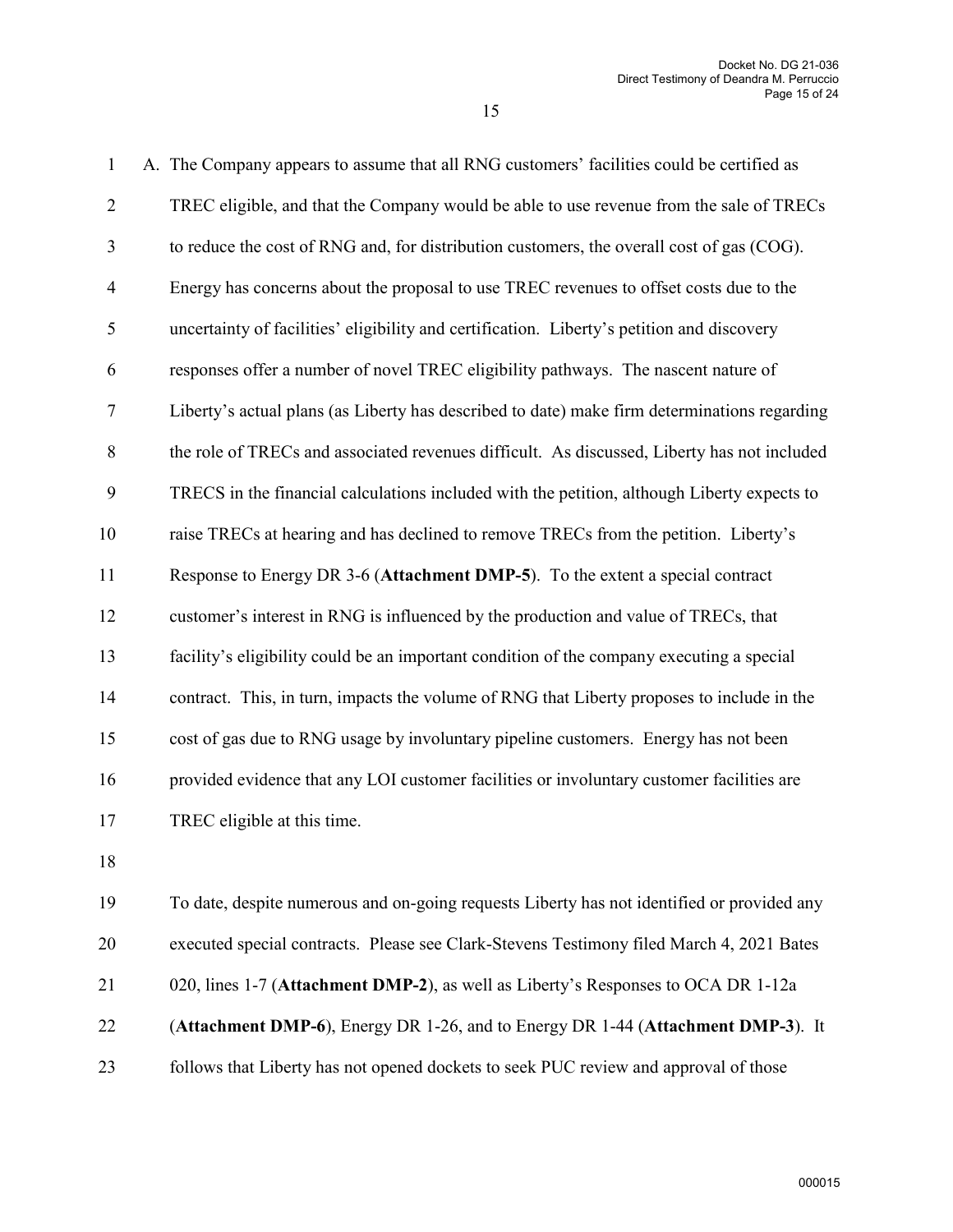| $\mathbf{1}$             | special contracts. Liberty has shared that the RNG Agreement at issue, if approved, will      |
|--------------------------|-----------------------------------------------------------------------------------------------|
| $\overline{2}$           | require Liberty to buy all the RNG RUDARPA produces no later than Quarter 2 (Q2) or           |
| 3                        | Quarter 3 (Q3) of 2022. Liberty's Response to Energy DR 3-3 (Attachment DMP-5). At            |
| $\overline{\mathcal{A}}$ | this time, it seems unlikely that any executed special contracts filed with the PUC would be  |
| 5                        | reviewed and approved by Q2 or Q3 of 2022.                                                    |
| 6                        |                                                                                               |
| $\tau$                   | Liberty has taken somewhat inconsistent views regarding LOI customers' TREC eligibility.      |
| $\,8$                    | On the one hand, Liberty has suggested that LOI customers will own any produced TRECs         |
| 9                        | and the revenue from the sale of TRECs, if any, at the LOI customers' own risk of pursuing    |
| 10                       | TREC eligibility. Liberty's Response to Energy DR 2-1 and Energy 2-7 (Attachment DMP-         |
| 11                       | 4). Somewhat inconsistently, however, the Company has also said it has discussed a            |
| 12                       | conservative TREC value with LOI customers, and that the LOI customers hope to apply for      |
| 13                       | TREC eligibility. Liberty's Response to Energy DR 1-10 (Attachment DMP-3) and Energy          |
| 14                       | DR 2-8 (Attachment DMP-4). While Liberty simultaneously insists that special contracts        |
| 15                       | are not contingent upon TREC eligibility (Liberty's Response to Energy DR 2-7,                |
| 16                       | Attachment DMP-4), without reviewing actual executed special contracts, I cannot confirm      |
| 17                       | that the LOI customers' interest is not somewhat dependent upon their ability to obtain       |
| 18                       | TRECs and/or an approximate TREC value. Given that the estimated TREC value provided          |
| 19                       | in Liberty's March 4, 2021 petition is \$4.07/Dth, see Attachment WJC/MRS-4, Bates 99-100     |
| 20                       | (Attachment DMP-2), and that the cost of RNG for year 1 that the Company identified in        |
| 21                       | the same filing is \$10.47/Dth, it appears that TREC eligibility could be an important        |
| 22                       | consideration for special contracts customers. Similarly, TREC eligibility may be important   |
| 23                       | with regards to estimating the volume of RNG Liberty proposes to inject into the pipeline for |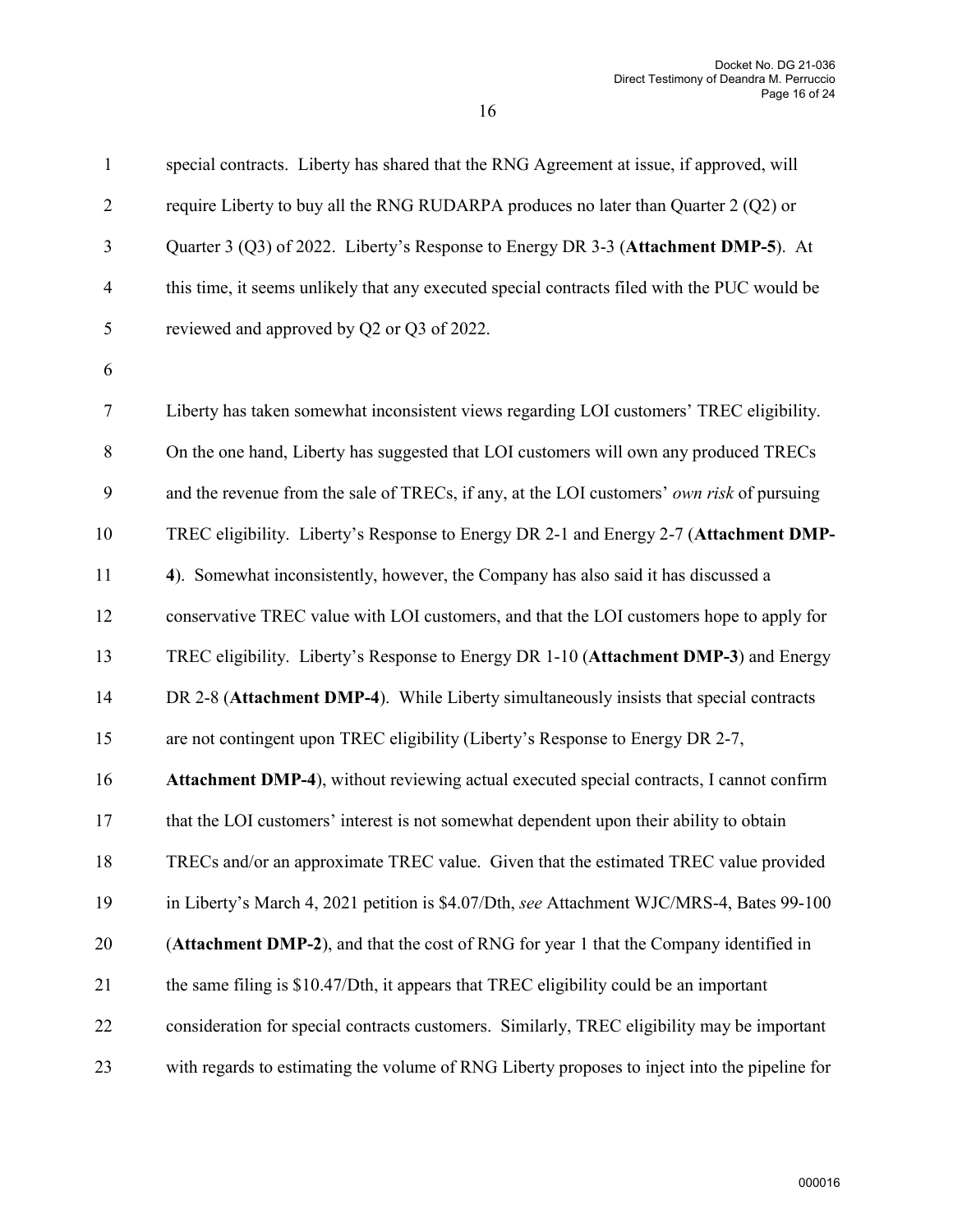| $\mathbf{1}$   | use by involuntary pipeline distribution customers, and estimating RNG costs that Liberty       |
|----------------|-------------------------------------------------------------------------------------------------|
| $\overline{c}$ | expects will be paid for through the overall cost of gas (COG) rates.                           |
| 3              | Q. What is a preliminary designation?                                                           |
| 4              | A. New Hampshire Code of Administrative Rules Chapter Puc 2500 allows for preliminary           |
| 5              | designation pursuant to Puc 2505.03. A preliminary designation allows a facility owner to       |
| 6              | submit a preliminary application for a planned facility for preliminary eligibility review by   |
| $\tau$         | the Department of Energy, and gives the facility owner some assurance that the facility is      |
| $8\,$          | likely to be found "TREC eligible" when it becomes operational. This process is a way to        |
| 9              | identify issues before a facility owner makes a significant investment in equipment or          |
| 10             | contracting for supply. Even with preliminary designation, a facility is not guaranteed         |
| 11             | eligibility. A facility is only considered eligible to generate RECs when that facility is both |
| 12             | operational and after Energy approves its complete application demonstrating the facility       |
| 13             | meets all applicable rules and requirements.                                                    |
| 14             |                                                                                                 |
| 15             | To date, none of Liberty's identified LOI customers have applied for preliminary designation    |
| 16             | under Puc 2505.03.                                                                              |
| 17             | Q. Can you outline concerns more specifically by type of customer?                              |
| 18             | A. I will outline general concerns for five "customer types," opt-in (voluntary) distribution   |
| 19             | system customers; involuntary distribution system customers; LOI 1/Keene; LOI 2/Other;          |
| 20             | and LOI 3/Lebanon. Liberty's Response to Energy DR 2-21 (Attachment DMP-4)                      |
| 21             | Q. What are your concerns regarding distribution system customers' facilities?                  |
| 22             | A. In cases where RNG is injected into the distribution pipeline, whether facilities will be    |
| 23             | eligible to produce TRECs is uncertain due to the mixed nature of the fuel and concerns         |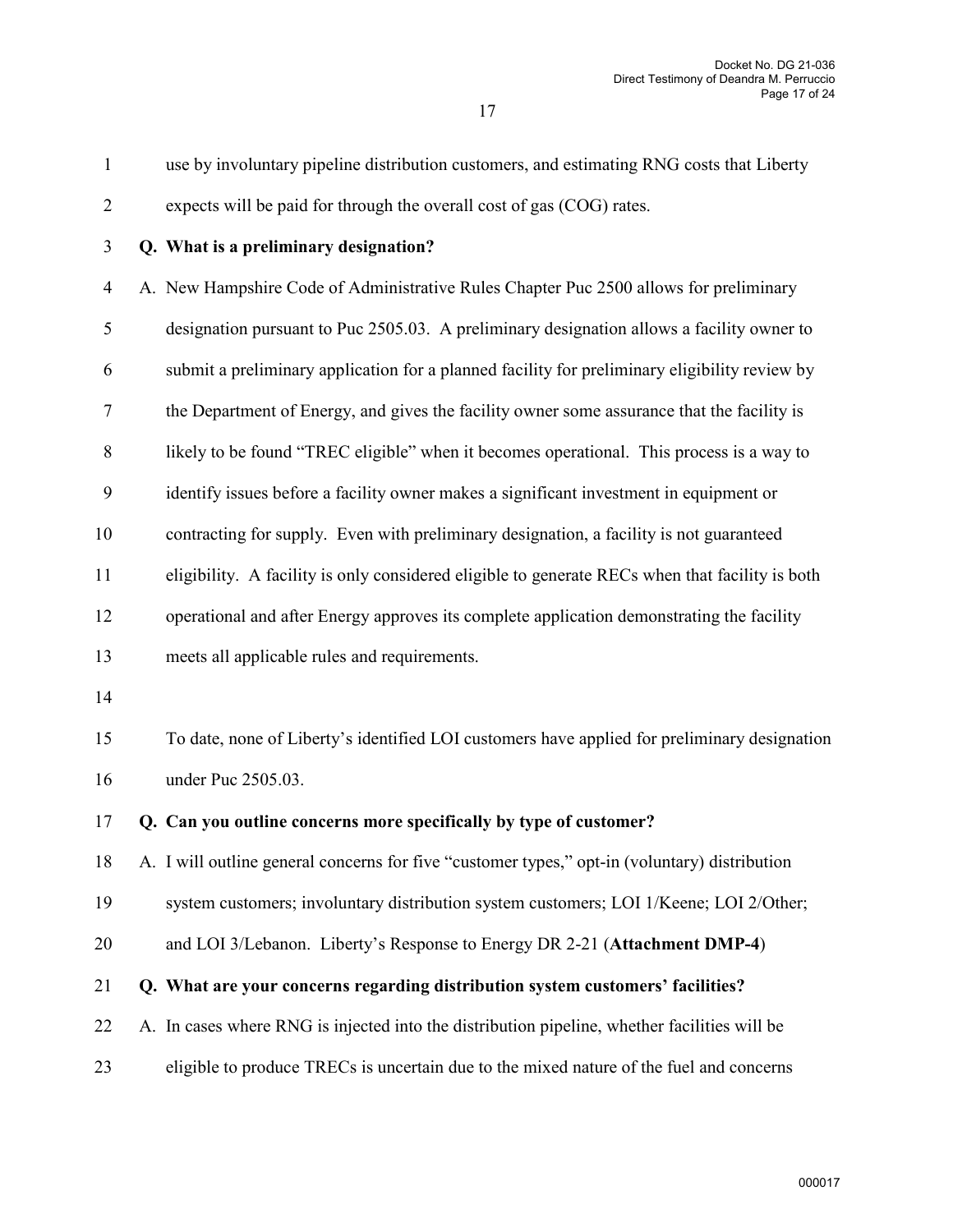| $\mathbf{1}$   | about the accurate metering of useful thermal energy produced from an eligible renewable             |
|----------------|------------------------------------------------------------------------------------------------------|
| $\overline{2}$ | fuel source. Any steps Liberty may take to address TREC eligibility for opt-in or involuntary        |
| 3              | distribution system customers, as described in Liberty's petition, could require rules changes       |
| $\overline{4}$ | or even statutory changes to create viable eligibility pathways for those facilities.                |
| 5              | Specifically, current statutory requirements and resulting rules require accurate metering of        |
| 6              | useful thermal energy produced by an eligible renewable fuel at the point of thermal                 |
| 7              | production and use by the end user. It is unclear how accurate metering can be accomplished          |
| $8\,$          | for facilities on a large distribution system when that system co-mingles a renewable fuel and       |
| 9              | conventional, ineligible fuel at varying levels, amongst thousands of customers. At a                |
| 10             | minimum, accepting estimated quantities of useful thermal energy, without reference to               |
| 11             | specific facility characteristics and fuel consumption, would represent a significant departure      |
| 12             | from current metering standards to which all other certified facilities are held. It may also be     |
| 13             | impermissible under the law.                                                                         |
| 14             | Certification of a facility is also a concern for facilities that belong to involuntary distribution |
| 15             | system customers because current rules and statue require that each end user facility be             |
| 16             | registered <i>individually</i> . For example, the Department of Energy currently has over five       |
| 17             | thousand individually registered solar facilities in New Hampshire. Many are small                   |
| 18             | residential solar systems which have come online, applied individually, and been certified as        |
| 19             | REC eligible since 2009. Each of the solar facilities has appropriate electricity production         |
| 20             | metering installed, separate and apart from utility retail meters, a registered independent          |
| 21             | monitor verifying production, and most also work with a registered aggregator who markets            |
| 22             | and sells their RECs. While it is technically feasible for Liberty to work with opt-in               |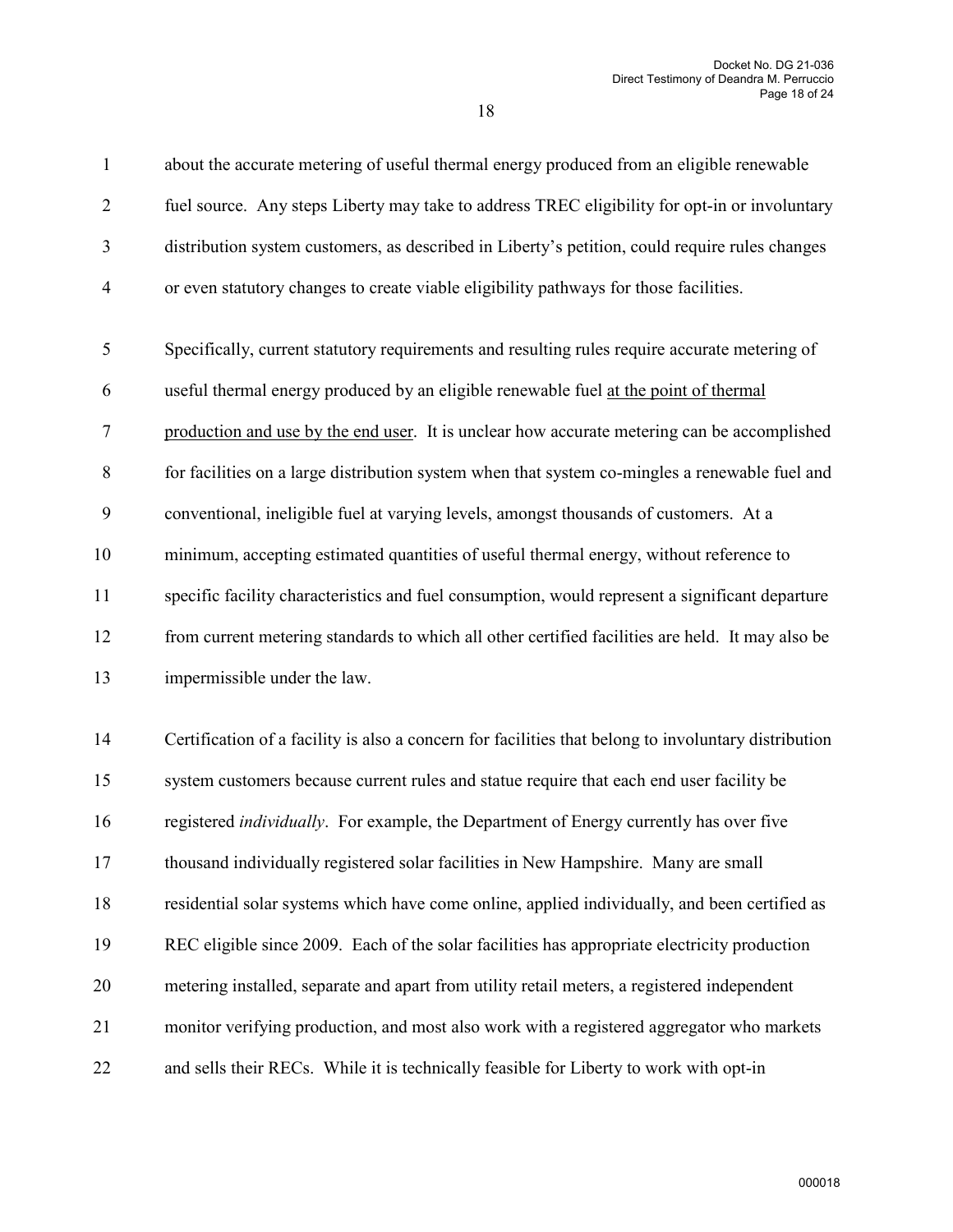| $\mathbf{1}$     | customers to install appropriate metering, potentially register to act as an independent        |
|------------------|-------------------------------------------------------------------------------------------------|
| $\overline{2}$   | monitor or an aggregator for their customers (again, recall they cannot do both); and retain    |
| 3                | services for the other function, certifying involuntary distribution customers' facilities      |
| $\overline{4}$   | without confirming proper metering in place for measuring useful thermal energy production,     |
| 5                | or acquisition of independent monitors, is likely impermissible under the current statute and   |
| 6                | rules.                                                                                          |
| $\tau$           | Q. What are your concerns regarding the LOI 2/Other facility?                                   |
| $8\,$            | A. Without reviewing a complete application for REC eligibility, I cannot make a determination  |
| $\boldsymbol{9}$ | as to the eligibility of a facility. However, LOI 2/Other, is also on the distribution system   |
| 10               | and therefore, at a minimum, faces the challenge above of accurately metering renewable         |
| 11               | fuel thermal production based on a fuel blended at varying levels offsite and distributed       |
| 12               | amongst thousands of customers.                                                                 |
| 13               | Q. What are the concerns regarding LOI 1/Keene; and LOI 3/Lebanon facilities?                   |
| 14               | A. Without reviewing a complete application for TREC registration, I cannot make a              |
| 15               | determination as to the eligibility of a facility. Based on the limited information provided by |
| 16               | the Company within this docket, however, there appear to be two LOI customers; LOI 1/           |
| 17               | Keene; and LOI 3/ Lebanon that Liberty reports it may supply with 100% RNG. Liberty's           |
| 18               | Response to Energy DR 3-5 (Attachment DMP-5). If that is the case, it appears these LOI         |
| 19               | facilities could have a pathway to be certified as eligible to produce TRECs under current      |
| 20               | rules and statute. However, while some Company discovery responses suggest that these two       |
| 21               | facilities will be supplied with 100% RNG, other discovery responses suggest continued          |
|                  |                                                                                                 |
| 22               | uncertainty due to a lack of clarity around facility injection points. Please see Clark-Stevens |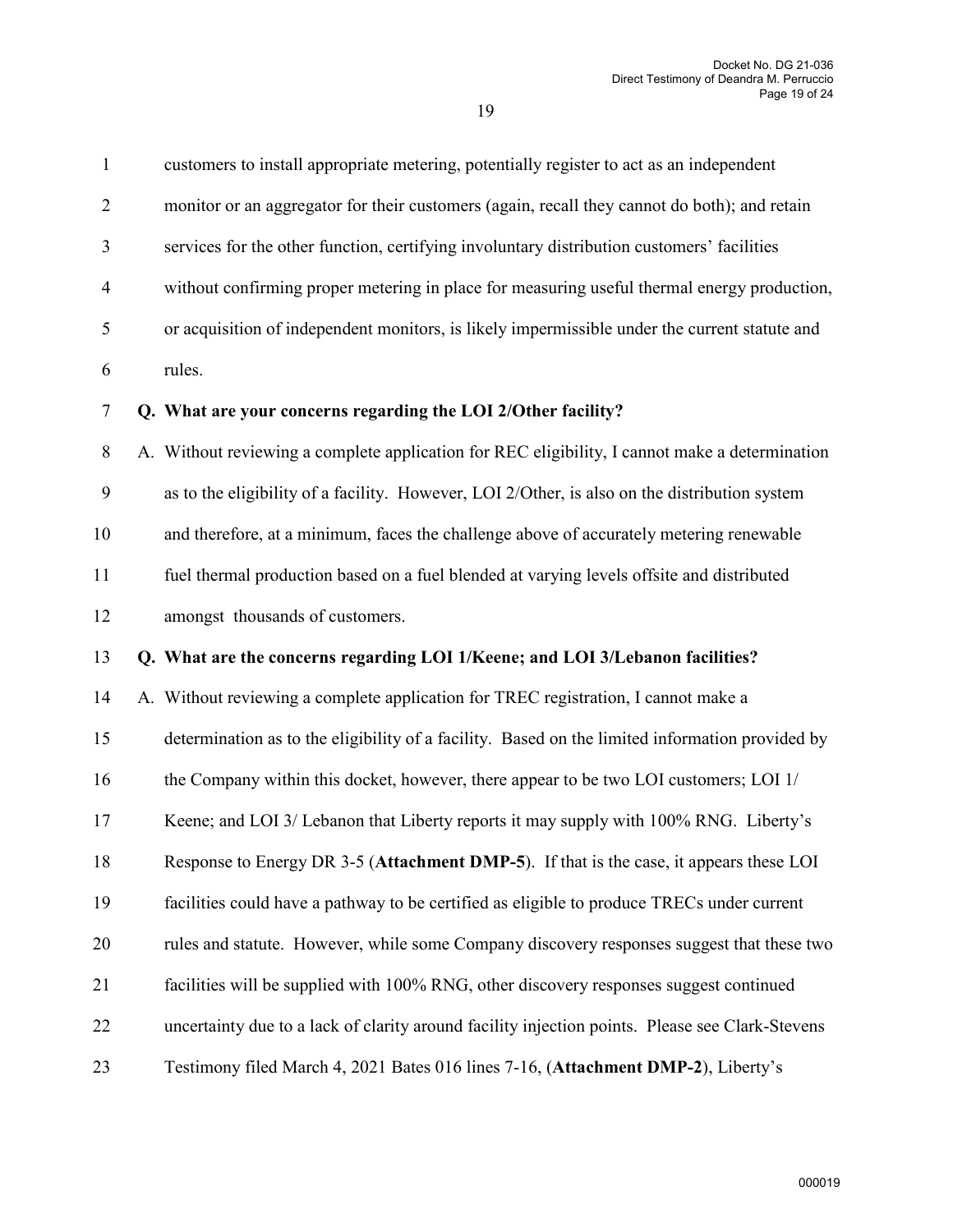| $\mathbf{1}$     | responses to Energy DR 1-8 (Attachment DMP-3), Energy DR 2-13, and Energy DR 2-13              |
|------------------|------------------------------------------------------------------------------------------------|
| $\overline{2}$   | Exhibit A (Attachment DMP-4). Liberty has not provided evidence of formal commitments          |
| 3                | in the form of executed special contracts to resolve these ambiguities.                        |
| $\overline{4}$   |                                                                                                |
| $\mathfrak s$    | Specifically, the LOI 1/Keene facility may have an injection point that only serves that       |
| 6                | facility and thus could be provided with 100% RNG. In contrast, the LOI 1/Keene facility       |
| $\tau$           | may have an injection point on a distribution pipeline serving other customers. If the LOI     |
| $8\,$            | 1/Keene facility is on a distribution system which supplies both conventional natural gas,     |
| $\boldsymbol{9}$ | meaning non-renewable natural gas, and RNG, it would face the same blended fuel and            |
| 10               | metering concerns mentioned above with regard to pipeline distribution customers.              |
| 11               |                                                                                                |
| 12               | The Company has also suggested that the LOI 1/Keene facility is already certified as eligible  |
| 13               | to produce TRECs. I would like to clarify that, while a heating facility belonging to this     |
| 14               | customer has been certified to produce TRECs because it produces useful thermal energy         |
| 15               | through the combustion of a liquid biofuel, no facility in Keene has been certified to produce |
| 16               | useful thermal energy through the combustion of RNG. I cannot confirm these facilities are     |
| 17               | the same building, cannot verify appropriate metering, etc. At a minimum the LOI 1/Keene       |
| 18               | customer would need to submit a facility application for RNG, and document the same            |
| 19               | information the Peterborough Liberty provided, as discussed above. The application would       |
| 20               | also need Energy's review and approval.                                                        |
| 21               |                                                                                                |
| 22               | Similarly, the LOI 3/Lebanon facility may have an injection point that serves multiple         |

23 facilities, or it may have a dedicated injection point. Liberty's Responses to Energy DR 1-8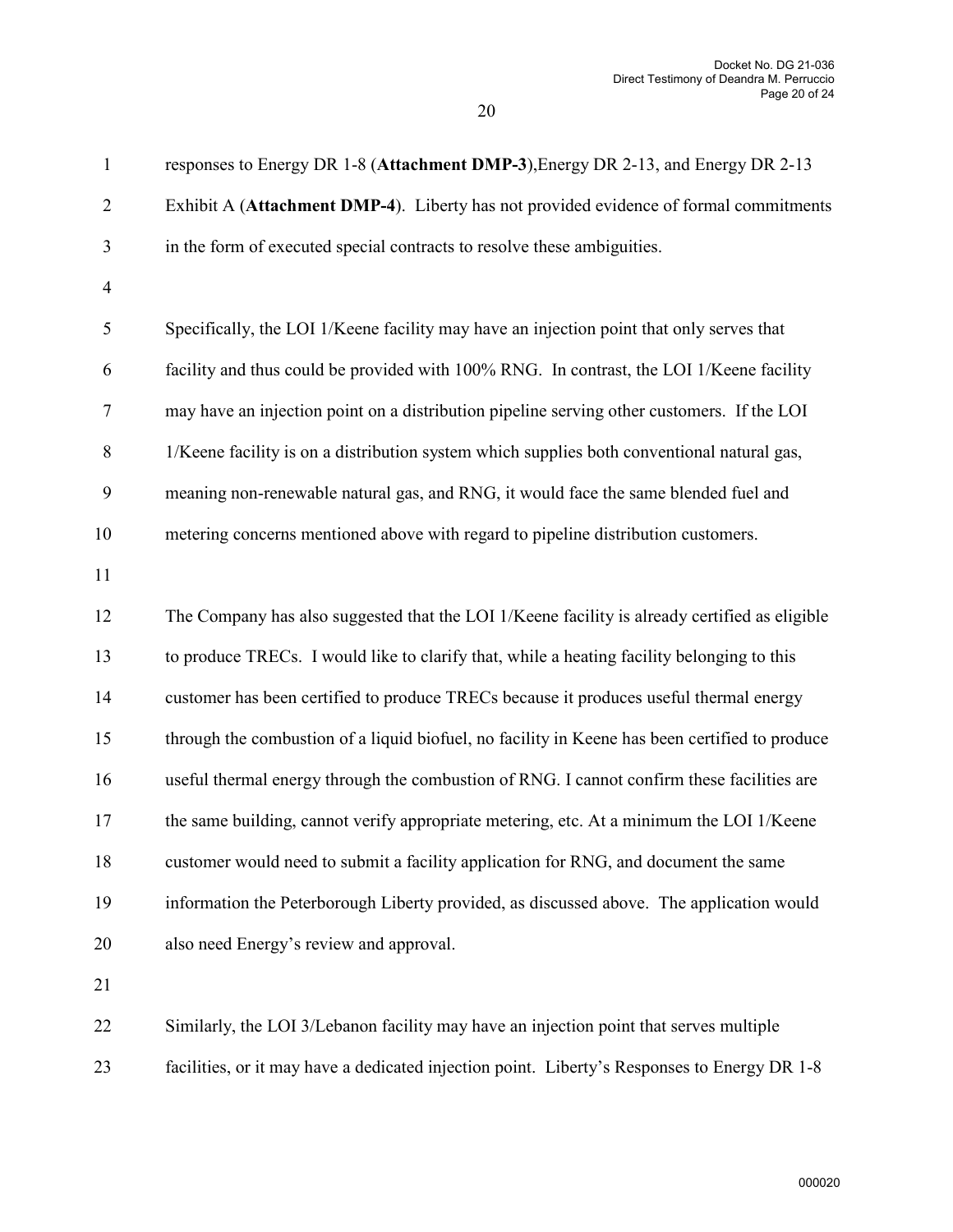| $\mathbf{1}$   | (Attachment DMP-3), and to OCA DR 1-5c (Attachment DMP-6). Liberty has also stated           |
|----------------|----------------------------------------------------------------------------------------------|
| $\overline{2}$ | that the Company needs approval of a Lebanon franchise in order to serve LOI 3/Lebanon.      |
| 3              | For LOI 3/Lebanon if both RNG and conventional natural gas are injected into a system        |
| $\overline{4}$ | serving multiple customers, we again arrive at the fuel and metering issues discussed above, |
| 5              | which would affect any facility's ability to be certified for TRECs.                         |
| 6              |                                                                                              |
| $\tau$         | Should all possible decisions occur in a way which ensures 100% RNG supply for LOI           |
| $8\,$          | 1/Keene and LOI 3/Lebanon facilities, the facilities appear to have a pathway to REC         |
| 9              | eligibility under the current statue and rules. My basic calculation, based on information   |
| 10             | provided by Liberty in Liberty's response to Energy 1-24 (Attachment DMP-7), is that LOI     |
| 11             | 1/Keene and LOI 3/Lebanon represent about 34% of Liberty's annual estimated RNG              |
| 12             | production. See Energy Analysis LOI using Energy DR 1-24 (excel) (Attachment DMP-7)          |
| 13             | I note that the term of years for any special contract LOI 1/Keene or LOI 3/Lebanon might    |
| 14             | execute is not firm and is not public.                                                       |
| 15             | Q. Do you have concerns regarding Liberty's estimated TREC value?                            |
| 16             | A. Yes. Liberty included a TREC value estimate with the Company's March 2021 petition, and,  |
| 17             | although Liberty did not include TREC values in the financial calculations estimating the    |
| 18             | cost of gas for this project, the Company maintains TRECs are relevant. For the many         |
| 19             | reasons outlined above, I suggest consideration of TREC value is premature for this proposal |
| 20             | in its current form. However, because Liberty provided a value estimate and because Liberty  |
| 21             | has stated that a "conservative TREC value" is being discussed with LOI customers            |
| 22             | (Liberty's Response to Energy DR 1-10, Attachment DMP-3), I will briefly address             |
| 23             | valuation of TRECs.                                                                          |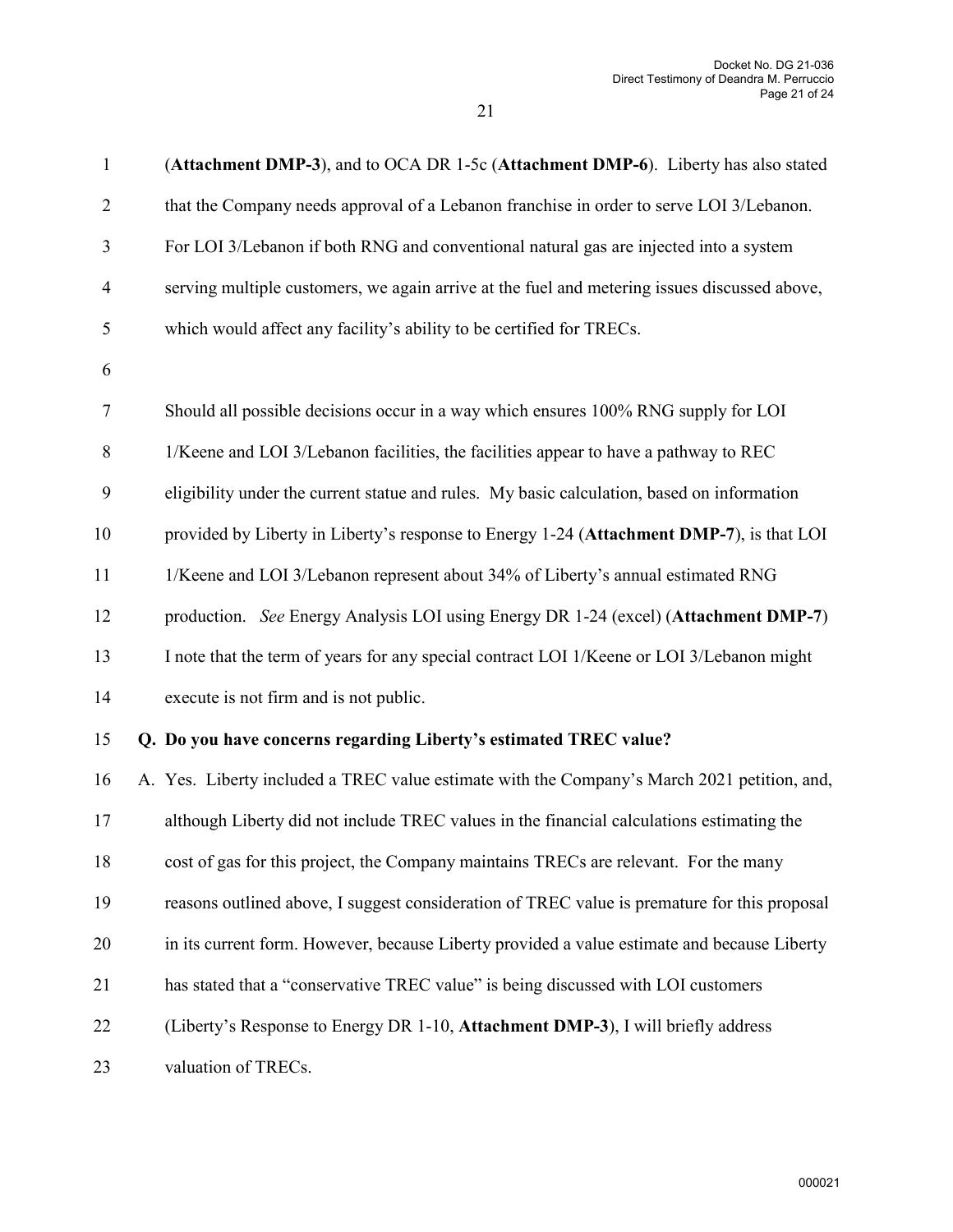| $\mathbf{1}$   |                                                                                                      |
|----------------|------------------------------------------------------------------------------------------------------|
| $\overline{2}$ | The RPS is a market-based policy. TRECs are only generated in New Hampshire and are                  |
| 3              | marketed solely for NH Class I Thermal compliance. There is also a ceiling price, set by the         |
| $\overline{4}$ | Alternative Compliance Payment (ACP). As with any market, supply and demand determine                |
| 5              | the actual value of the TRECs. A marked increase in the supply of TRECs will likely lower            |
| 6              | their value. Policy changes may also impact future TREC value.                                       |
| 7              |                                                                                                      |
| $8\,$          | Given the concerns regarding facility eligibility for TRECs, and therefore the uncertainty in        |
| 9              | overall supply of TRECs in the market, estimating a value is highly speculative and Energy           |
| 10             | cannot support the value estimate provided by Liberty. Nevertheless, using three simple              |
| 11             | inputs provided by Liberty, I have done a basic analysis to estimate the volume of RNG               |
| 12             | TRECs Liberty's RNG supply could produce, assuming, for the sake of argument, that all               |
| 13             | facilities using Liberty RNG are certified as TREC eligible.                                         |
| 14             |                                                                                                      |
| 15             | My input assumptions and calculations are as follows:                                                |
| 16             | Total electricity sales = approximately 10.4 million MWh (2020 total electricity sales)<br>$\bullet$ |
| 17             | RPS 2022 Class I Thermal requirement (assumed year 1 of this petition) = $2.00\%$ of                 |
| 18             | total electricity sales                                                                              |
| 19             | Annual average RNG supply projections (from Liberty discovery response to DOE 1-                     |
| 20             | 24; 5 year annual average) = $541,915$ Dth                                                           |
| 21             |                                                                                                      |
| 22             | Result: roughly 60-75% of the total 2022 Class I Thermal RPS requirement could be                    |
| 23             | satisfied with TRECs produced by certified facilities consuming Liberty supplied RNG.                |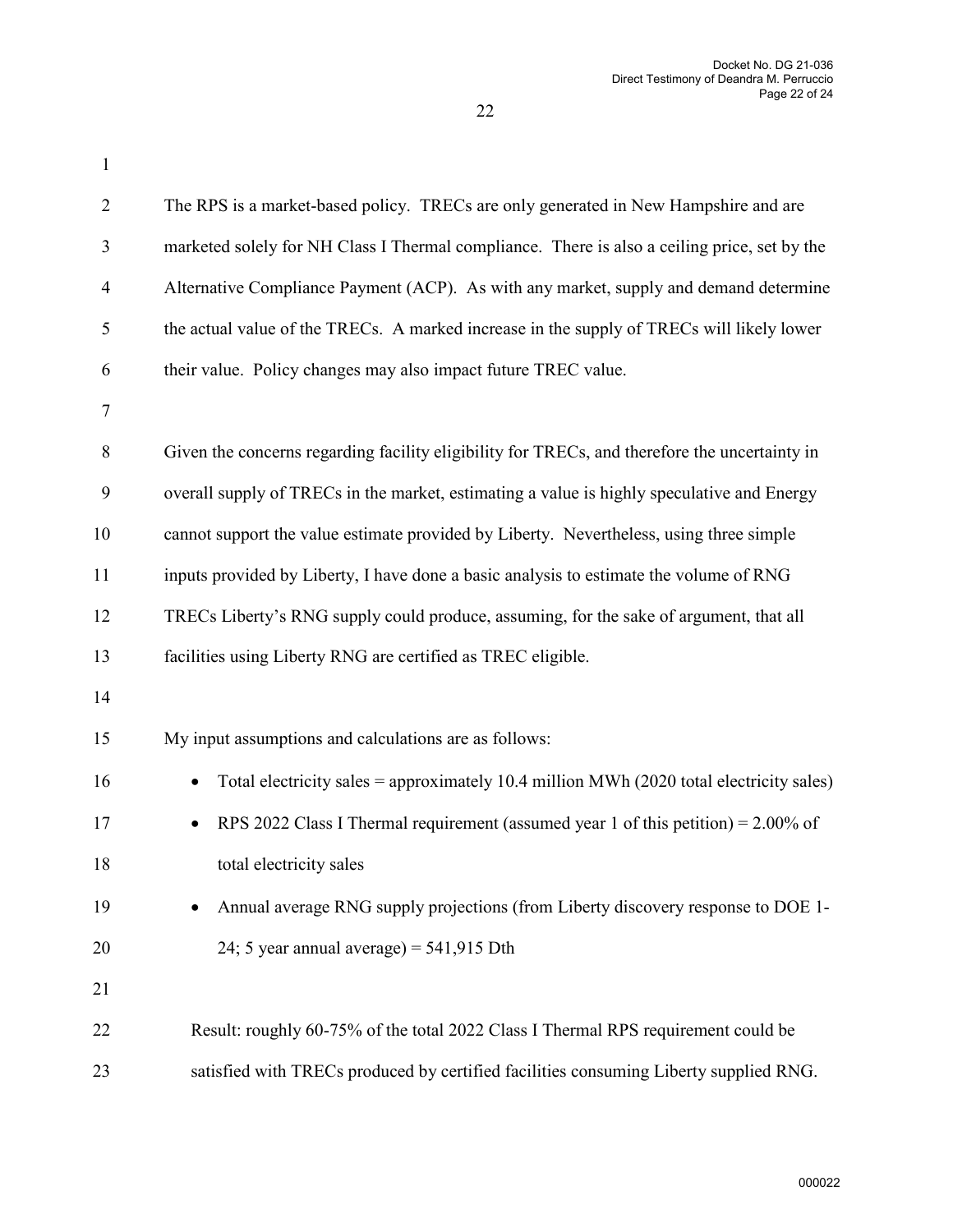| ٦<br>٠<br>× |  |
|-------------|--|

| $\mathbf{1}$   | See Attachment DMP-8 (Energy Analysis REC Requirements using Energy DR 1-24                         |
|----------------|-----------------------------------------------------------------------------------------------------|
| $\overline{2}$ | (excel).                                                                                            |
| 3              | This approximation demonstrates there is potential for Liberty's RNG aspirations to create a        |
| $\overline{4}$ | significant supply of TRECs in New Hampshire thereby impacting TREC values (i.e.,                   |
| 5              | prices).                                                                                            |
| 6              | Q. In your opinion has Liberty provided a fully developed petition that is ready for                |
| 7              | approval at this time?                                                                              |
| 8              | A. No. In my opinion, this petition is not developed enough for a determinative evaluation of       |
| 9              | TREC eligibility. Liberty's proposal contains a number of open issues, including:                   |
| 10             | no firm injection points or binding agreement regarding payment; Please see Clark-<br>$\bullet$     |
| 11             | Stevens Testimony filed March 4, 2021 Bates 016 lines 7-16 (Attachment DMP-2); as                   |
| 12             | well as responses to Energy DR 1-8 (Attachment DMP-3), Energy DR 2-13, and 2-13                     |
| 13             | Exhibit A (Attachment DMP-4) Energy DR 3-7 and 3-8, (Attachment DMP-5), and                         |
| 14             | OCA DR 1-5 (Attachment DMP-6)                                                                       |
| 15             | multiple interpretations of potential for facility TREC eligibility; Please see Clark-<br>$\bullet$ |
| 16             | Stevens Testimony filed March 4, 2021 Bates 019-20 lines 21-1, bates 023-024 lines 5-3              |
| 17             | (Attachment DMP-2), as well as responses to Energy DR 1-20 and 1-15b (Attachment                    |
| 18             | DMP-3), and Energy DR 2-7 (Attachment DMP-4);                                                       |
| 19             | varied estimations of TREC value and no clear explanation on the use of TREC<br>$\bullet$           |
| 20             | revenues; and Please see Clark-Stevens Testimony attachment filed March 4, 2021                     |
| 21             | bates 99-100, (Attachment DMP-2) as well as Liberty Responses to OCA DR 1-1 att. b                  |
| 22             | 2, (Attachment DMP-9), Energy DR 1-21d and attachment 1-21d, (Attachment DMP-3                      |